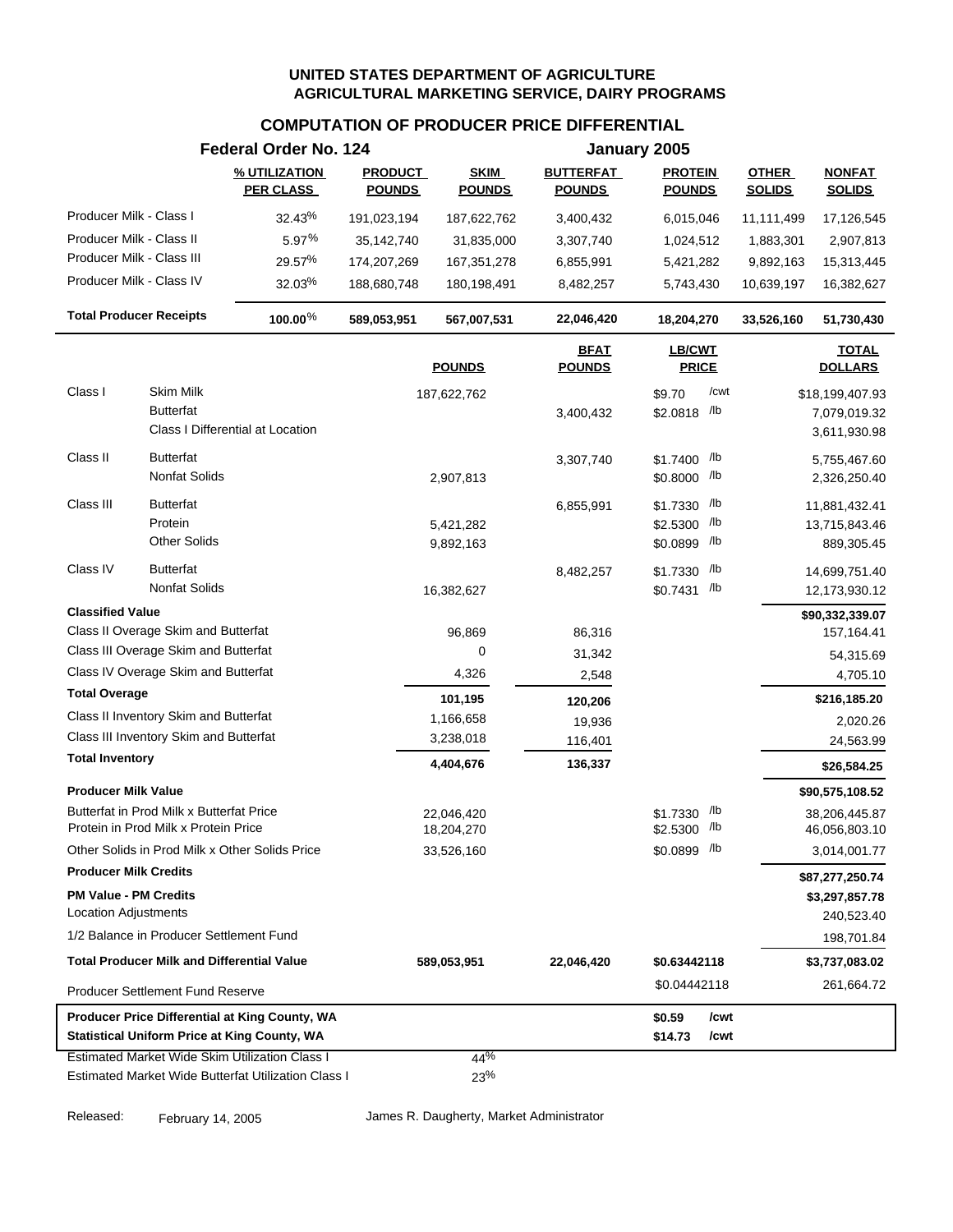## **COMPUTATION OF PRODUCER PRICE DIFFERENTIAL**

|                                                             |                                                                                  | Federal Order No. 124                                                                                        |                                 |                              |                                   | February 2005                                |                               |                                                 |
|-------------------------------------------------------------|----------------------------------------------------------------------------------|--------------------------------------------------------------------------------------------------------------|---------------------------------|------------------------------|-----------------------------------|----------------------------------------------|-------------------------------|-------------------------------------------------|
|                                                             |                                                                                  | % UTILIZATION<br><b>PER CLASS</b>                                                                            | <b>PRODUCT</b><br><b>POUNDS</b> | <b>SKIM</b><br><b>POUNDS</b> | <b>BUTTERFAT</b><br><b>POUNDS</b> | <b>PROTEIN</b><br><b>POUNDS</b>              | <b>OTHER</b><br><b>SOLIDS</b> | <b>NONFAT</b><br><b>SOLIDS</b>                  |
| Producer Milk - Class I                                     |                                                                                  | 41.72%                                                                                                       | 159,823,142                     | 156,862,368                  | 2,960,774                         | 4,985,847                                    | 9,315,927                     | 14,301,774                                      |
| Producer Milk - Class II                                    |                                                                                  | 7.83%                                                                                                        | 29,986,949                      | 27,048,006                   | 2,938,943                         | 860,654                                      | 1,606,030                     | 2,466,684                                       |
| Producer Milk - Class III                                   |                                                                                  | 2.79%                                                                                                        | 10,683,480                      | 9,988,126                    | 695,354                           | 326,108                                      | 588,237                       | 914,345                                         |
| Producer Milk - Class IV                                    |                                                                                  | 47.66%                                                                                                       | 182,534,712                     | 175,096,678                  | 7,438,034                         | 5,532,000                                    | 10,355,978                    | 15,887,978                                      |
| <b>Total Producer Receipts</b>                              |                                                                                  | 100.00%                                                                                                      | 383,028,283                     | 368,995,178                  | 14,033,105                        | 11,704,609                                   | 21,866,172                    | 33,570,781                                      |
|                                                             |                                                                                  |                                                                                                              |                                 | <b>POUNDS</b>                | <b>BFAT</b><br><b>POUNDS</b>      | LB/CWT<br><b>PRICE</b>                       |                               | <b>TOTAL</b><br><b>DOLLARS</b>                  |
| Class I                                                     | <b>Skim Milk</b><br><b>Butterfat</b>                                             | Class I Differential at Location                                                                             |                                 | 156,862,368                  | 2,960,774                         | /cwt<br>\$7.97<br>$$1.7438$ /lb              |                               | \$12,501,930.72<br>5,162,997.68<br>3,025,268.28 |
| Class II                                                    | <b>Butterfat</b><br>Nonfat Solids                                                |                                                                                                              |                                 | 2,466,684                    | 2,938,943                         | \$1.7824 /lb<br>\$0.8200 /lb                 |                               | 5,238,372.00<br>2,022,680.88                    |
| Class III                                                   | <b>Butterfat</b><br>Protein<br><b>Other Solids</b>                               |                                                                                                              |                                 | 326,108<br>588,237           | 695,354                           | \$1.7754 /lb<br>\$2.6613 /lb<br>\$0.0915 /lb |                               | 1,234,531.49<br>867,871.22<br>53,823.69         |
| Class IV                                                    | <b>Butterfat</b><br><b>Nonfat Solids</b>                                         |                                                                                                              |                                 | 15,887,978                   | 7,438,034                         | /lb<br>\$1.7754<br>$$0.7514$ /lb             |                               | 13,205,485.56<br>11,938,226.68                  |
| <b>Classified Value</b>                                     | Class I Overage Skim and Butterfat                                               |                                                                                                              |                                 | 58,621                       | 0                                 |                                              |                               | \$55,251,188.20<br>5,785.89                     |
|                                                             | Class III Overage Skim and Butterfat                                             |                                                                                                              |                                 | 0                            | 386                               |                                              |                               | 685.30                                          |
|                                                             | Class IV Overage Skim and Butterfat                                              |                                                                                                              |                                 | $\boldsymbol{0}$             | 8,741                             |                                              |                               | 15,518.78                                       |
| <b>Total Overage</b>                                        |                                                                                  |                                                                                                              |                                 | 58,621                       | 9,127                             |                                              |                               | \$21,989.97                                     |
|                                                             | Class I Inventory Skim and Butterfat                                             |                                                                                                              |                                 | 2,370,418                    | 0                                 |                                              |                               | 75,379.28                                       |
|                                                             | Class II Inventory Skim and Butterfat                                            |                                                                                                              |                                 | 704,043                      | 105,538                           |                                              |                               | 10,071.48                                       |
|                                                             | Class III Inventory Skim and Butterfat                                           |                                                                                                              |                                 | 0                            | 12,849                            |                                              |                               | 544.80                                          |
| <b>Total Inventory</b>                                      |                                                                                  |                                                                                                              |                                 | 3,074,461                    | 118,387                           |                                              |                               | \$85,995.56                                     |
|                                                             | Class I Other Source Fluid<br>Class I Other Source Fluid and Nonfluid            |                                                                                                              |                                 | 369,295<br>1,703,485         | 0<br>0                            |                                              |                               | 3,988.38<br>52,978.37                           |
| <b>Producer Milk Value</b>                                  |                                                                                  |                                                                                                              |                                 |                              |                                   |                                              |                               | \$55,416,140.48                                 |
|                                                             | Butterfat in Prod Milk x Butterfat Price<br>Protein in Prod Milk x Protein Price |                                                                                                              |                                 | 14,033,105<br>11,704,609     |                                   | $$1.7754$ /lb<br>\$2.6613 /lb                |                               | 24,914,374.64<br>31,149,475.94                  |
|                                                             | Other Solids in Prod Milk x Other Solids Price                                   |                                                                                                              |                                 | 21,866,172                   |                                   | $$0.0915$ /lb                                |                               | 2,000,754.74                                    |
| <b>Producer Milk Credits</b>                                |                                                                                  |                                                                                                              |                                 |                              |                                   |                                              |                               | \$58,064,605.32                                 |
| <b>PM Value - PM Credits</b><br><b>Location Adjustments</b> |                                                                                  |                                                                                                              |                                 |                              |                                   |                                              |                               | (\$2,648,464.84)<br>58,521.03                   |
|                                                             | 1/2 Balance in Producer Settlement Fund                                          |                                                                                                              |                                 |                              |                                   |                                              |                               | 242,314.16                                      |
|                                                             | <b>Total Producer Milk and Differential Value</b>                                |                                                                                                              |                                 | 383,397,578                  | 14,033,105                        | (\$0.61232250)                               |                               | (\$2,347,629.65)                                |
|                                                             | Producer Settlement Fund Reserve                                                 |                                                                                                              |                                 |                              |                                   | \$0.04767750                                 |                               | 182,794.38                                      |
|                                                             |                                                                                  | Producer Price Differential at King County, WA<br><b>Statistical Uniform Price at King County, WA</b>        |                                 |                              |                                   | /cwt<br>(\$0.66)<br>\$14.04<br>/cwt          |                               |                                                 |
|                                                             |                                                                                  | <b>Estimated Market Wide Skim Utilization Class I</b><br>Estimated Market Wide Butterfat Utilization Class I |                                 | 33%<br>15%                   |                                   |                                              |                               |                                                 |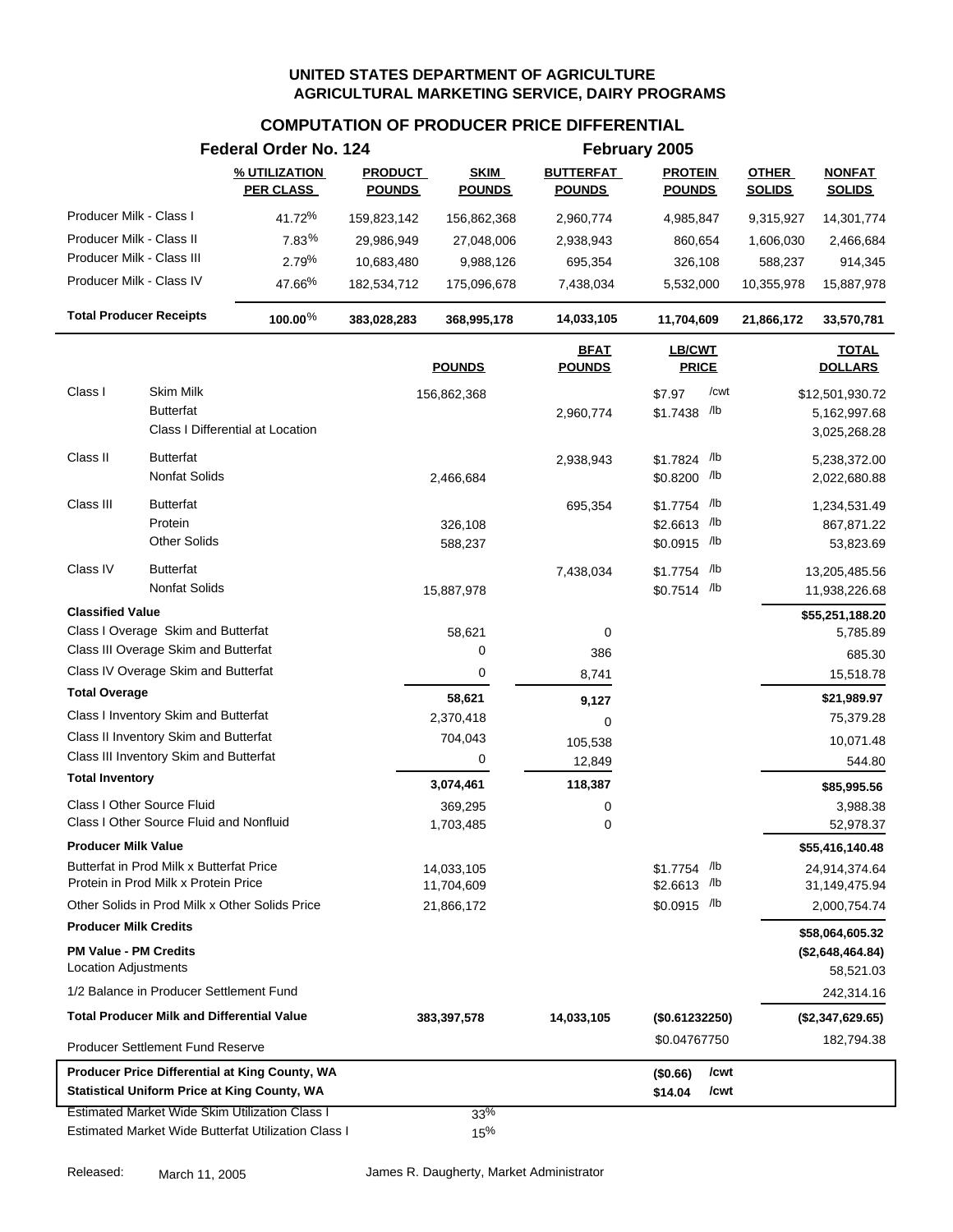# **COMPUTATION OF PRODUCER PRICE DIFFERENTIAL**

|                                                                                  |                                          | Federal Order No. 124                                 |                                 |                              |                                   | <b>March 2005</b>                  |                               |                                |
|----------------------------------------------------------------------------------|------------------------------------------|-------------------------------------------------------|---------------------------------|------------------------------|-----------------------------------|------------------------------------|-------------------------------|--------------------------------|
|                                                                                  |                                          | % UTILIZATION<br><b>PER CLASS</b>                     | <b>PRODUCT</b><br><b>POUNDS</b> | <b>SKIM</b><br><b>POUNDS</b> | <b>BUTTERFAT</b><br><b>POUNDS</b> | <b>PROTEIN</b><br><b>POUNDS</b>    | <b>OTHER</b><br><b>SOLIDS</b> | <b>NONFAT</b><br><b>SOLIDS</b> |
| Producer Milk - Class I                                                          |                                          | 32.96%                                                | 187,620,241                     | 184,270,810                  | 3,349,431                         | 5,805,813                          | 10,956,033                    | 16,761,846                     |
| Producer Milk - Class II                                                         |                                          | 7.17%                                                 | 40,778,966                      | 36,918,255                   | 3,860,711                         | 1,164,225                          | 2,193,997                     | 3,358,222                      |
| Producer Milk - Class III                                                        |                                          | 24.33%                                                | 138,423,329                     | 133,030,546                  | 5,392,783                         | 4,170,510                          | 7,865,826                     | 12,036,336                     |
| Producer Milk - Class IV                                                         |                                          | 35.54%                                                | 202,209,281                     | 194,147,207                  | 8,062,074                         | 6,079,034                          | 11,495,192                    | 17,574,226                     |
| <b>Total Producer Receipts</b>                                                   |                                          | 100.00%                                               | 569,031,817                     | 548,366,818                  | 20,664,999                        | 17,219,582                         | 32,511,048                    | 49,730,630                     |
|                                                                                  |                                          |                                                       |                                 | <b>POUNDS</b>                | <b>BFAT</b><br><b>POUNDS</b>      | LB/CWT<br><b>PRICE</b>             |                               | <b>TOTAL</b><br><b>DOLLARS</b> |
| Class I                                                                          | <b>Skim Milk</b>                         |                                                       |                                 | 184,270,810                  |                                   | /cwt<br>\$9.59                     |                               | \$17,671,570.68                |
|                                                                                  | <b>Butterfat</b>                         | Class I Differential at Location                      |                                 |                              | 3,349,431                         | \$1.7658 /lb                       |                               | 5,914,425.24<br>3,547,990.55   |
| Class II                                                                         | <b>Butterfat</b><br>Nonfat Solids        |                                                       |                                 | 3,358,222                    | 3,860,711                         | /lb<br>\$1.7349<br>\$0.8267 /lb    |                               | 6,697,947.51<br>2,776,242.14   |
| Class III                                                                        | <b>Butterfat</b><br>Protein              |                                                       |                                 | 4,170,510                    | 5,392,783                         | /lb<br>\$1.7279<br>/lb<br>\$2.5019 |                               | 9,318,189.75<br>10,434,198.97  |
|                                                                                  | <b>Other Solids</b>                      |                                                       |                                 | 7,865,826                    |                                   | \$0.0951 /lb                       |                               | 748,040.04                     |
| Class IV                                                                         | <b>Butterfat</b><br><b>Nonfat Solids</b> |                                                       |                                 | 17,574,226                   | 8,062,074                         | /lb<br>\$1.7279<br>\$0.7606 /lb    |                               | 13,930,457.66<br>13,366,956.31 |
| <b>Classified Value</b>                                                          |                                          |                                                       |                                 |                              |                                   |                                    |                               | \$84,406,018.85                |
| Class II Overage Skim and Butterfat                                              |                                          |                                                       |                                 | 884,127                      | 0                                 |                                    |                               | 65,779.05                      |
| Class IV Overage Skim and Butterfat                                              |                                          |                                                       |                                 | 21                           | 24,640                            |                                    |                               | 42,576.89                      |
| <b>Total Overage</b>                                                             |                                          |                                                       |                                 | 884,148                      | 24,640                            |                                    |                               | \$108,355.94                   |
| Class II Inventory Skim and Butterfat                                            |                                          |                                                       |                                 | 1,821,571                    | 48,223                            |                                    |                               | 10,433.65                      |
| Class III Inventory Skim and Butterfat                                           |                                          |                                                       |                                 | 0                            | 3,238                             |                                    |                               | (153.81)                       |
| <b>Total Inventory</b>                                                           |                                          |                                                       |                                 | 1,821,571                    | 51,461                            |                                    |                               | \$10,279.84                    |
| Class I Other Source Fluid                                                       |                                          |                                                       |                                 | 11,377                       | 0                                 |                                    |                               | 360.65                         |
| <b>Producer Milk Value</b>                                                       |                                          |                                                       |                                 |                              |                                   |                                    |                               | \$84,525,015.28                |
| Butterfat in Prod Milk x Butterfat Price<br>Protein in Prod Milk x Protein Price |                                          |                                                       |                                 | 20,664,999<br>17,219,582     |                                   | /lb<br>\$1.7279<br>\$2.5019 /lb    |                               | 35,707,051.78<br>43,081,672.21 |
|                                                                                  |                                          | Other Solids in Prod Milk x Other Solids Price        |                                 | 32,511,048                   |                                   | \$0.0951 /lb                       |                               | 3,091,800.69                   |
| <b>Producer Milk Credits</b>                                                     |                                          |                                                       |                                 |                              |                                   |                                    |                               | \$81,880,524.68                |
| <b>PM Value - PM Credits</b><br><b>Location Adjustments</b>                      |                                          |                                                       |                                 |                              |                                   |                                    |                               | \$2,644,490.60<br>256,502.04   |
| 1/2 Balance in Producer Settlement Fund                                          |                                          |                                                       |                                 |                              |                                   |                                    |                               | 231,647.76                     |
| <b>Total Producer Milk and Differential Value</b>                                |                                          |                                                       |                                 | 569,043,194                  | 20,664,999                        | \$0.55051013                       |                               | \$3,132,640.40                 |
| <b>Producer Settlement Fund Reserve</b>                                          |                                          |                                                       |                                 |                              |                                   | \$0.04051013                       |                               | 230,520.14                     |
|                                                                                  |                                          | Producer Price Differential at King County, WA        |                                 |                              |                                   | /cwt<br>\$0.51                     |                               |                                |
|                                                                                  |                                          | <b>Statistical Uniform Price at King County, WA</b>   |                                 |                              |                                   | \$14.59<br>/cwt                    |                               |                                |
|                                                                                  |                                          | <b>Estimated Market Wide Skim Utilization Class I</b> |                                 | 43%                          |                                   |                                    |                               |                                |
|                                                                                  |                                          | Estimated Market Wide Butterfat Utilization Class I   |                                 | 21%                          |                                   |                                    |                               |                                |

Released: April 13, 2005 James R. Daugherty, Market Administrator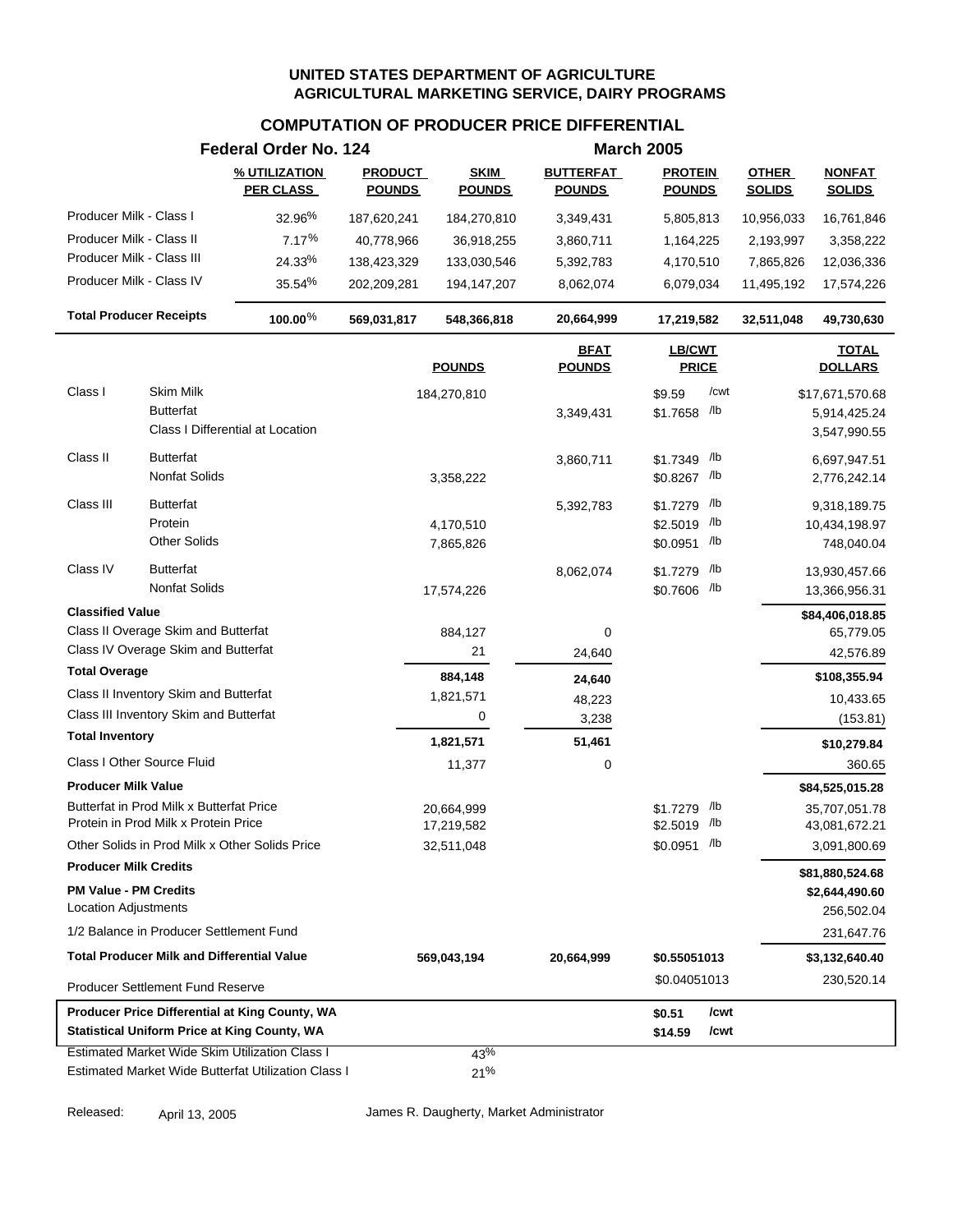## **COMPUTATION OF PRODUCER PRICE DIFFERENTIAL**

|                                |                                                   | Federal Order No. 124                               |                                 |                              |                                   | <b>April 2005</b>               |                               |                                |
|--------------------------------|---------------------------------------------------|-----------------------------------------------------|---------------------------------|------------------------------|-----------------------------------|---------------------------------|-------------------------------|--------------------------------|
|                                |                                                   | % UTILIZATION<br><b>PER CLASS</b>                   | <b>PRODUCT</b><br><b>POUNDS</b> | <b>SKIM</b><br><b>POUNDS</b> | <b>BUTTERFAT</b><br><b>POUNDS</b> | <b>PROTEIN</b><br><b>POUNDS</b> | <b>OTHER</b><br><b>SOLIDS</b> | <b>NONFAT</b><br><b>SOLIDS</b> |
| Producer Milk - Class I        |                                                   | 39.01%                                              | 176,717,878                     | 173,509,317                  | 3,208,561                         | 5,445,746                       | 10,303,444                    | 15,749,190                     |
| Producer Milk - Class II       |                                                   | 8.30%                                               | 37,622,179                      | 34,253,586                   | 3,368,593                         | 1,078,050                       | 2,033,300                     | 3,111,350                      |
| Producer Milk - Class III      |                                                   | 7.10%                                               | 32,161,432                      | 30,498,497                   | 1,662,935                         | 948,298                         | 1,800,257                     | 2,748,555                      |
| Producer Milk - Class IV       |                                                   | 45.59%                                              | 206,514,502                     | 198,277,695                  | 8,236,807                         | 6,203,363                       | 11,740,754                    | 17,944,117                     |
| <b>Total Producer Receipts</b> |                                                   | 100.00%                                             | 453,015,991                     | 436,539,095                  | 16,476,896                        | 13,675,457                      | 25,877,755                    | 39,553,212                     |
|                                |                                                   |                                                     |                                 | <b>POUNDS</b>                | <b>BFAT</b><br><b>POUNDS</b>      | <b>LB/CWT</b><br><b>PRICE</b>   |                               | <b>TOTAL</b><br><b>DOLLARS</b> |
| Class I                        | <b>Skim Milk</b>                                  |                                                     |                                 | 173,509,317                  |                                   | /cwt<br>\$8.35                  |                               | \$14,488,027.98                |
|                                | <b>Butterfat</b>                                  |                                                     |                                 |                              | 3,208,561                         | \$1.7359 /lb                    |                               | 5,569,741.03                   |
|                                |                                                   | Class I Differential at Location                    |                                 |                              |                                   |                                 |                               | 3,340,240.15                   |
| Class II                       | <b>Butterfat</b>                                  |                                                     |                                 |                              | 3,368,593                         | $$1.7034$ /lb                   |                               | 5,738,061.31                   |
|                                | Nonfat Solids                                     |                                                     |                                 | 3,111,350                    |                                   | \$0.8378 /lb                    |                               | 2,606,689.03                   |
| Class III                      | <b>Butterfat</b>                                  |                                                     |                                 |                              | 1,662,935                         | \$1.6964 /lb                    |                               | 2,821,002.92                   |
|                                | Protein                                           |                                                     |                                 | 948,298                      |                                   | \$2.7055 /lb                    |                               | 2,565,620.24                   |
|                                | <b>Other Solids</b>                               |                                                     |                                 | 1,800,257                    |                                   | \$0.1020 /lb                    |                               | 183,626.20                     |
| Class IV                       | <b>Butterfat</b>                                  |                                                     |                                 |                              | 8,236,807                         | \$1.6964 /lb                    |                               | 13,972,919.40                  |
|                                | <b>Nonfat Solids</b>                              |                                                     |                                 | 17,944,117                   |                                   | \$0.7678 /lb                    |                               | 13,777,493.03                  |
| <b>Classified Value</b>        |                                                   |                                                     |                                 |                              |                                   |                                 |                               | \$65,063,421.29                |
|                                | Class III Overage Skim and Butterfat              |                                                     |                                 | $\mathbf 0$                  | 38,613                            |                                 |                               | 65,503.09                      |
|                                | Class IV Overage Skim and Butterfat               |                                                     |                                 | 56,814                       | 6,158                             |                                 |                               | 14,372.27                      |
| <b>Total Overage</b>           |                                                   |                                                     |                                 | 56,814                       | 44,771                            |                                 |                               | \$79,875.36                    |
|                                | Class I Inventory Skim and Butterfat              |                                                     |                                 | 18,699                       | 0                                 |                                 |                               | 635.77                         |
|                                | Class II Inventory Skim and Butterfat             |                                                     |                                 | 1,912,485                    | 40,106                            |                                 |                               | 12,213.55                      |
|                                | Class III Inventory Skim and Butterfat            |                                                     |                                 | 3,314,481                    | 83,514                            |                                 |                               | 68,299.20                      |
| <b>Total Inventory</b>         |                                                   |                                                     |                                 | 5,245,665                    | 123,620                           |                                 |                               | \$81,148.52                    |
|                                | Class I Other Source Fluid                        |                                                     |                                 | 5,489                        | 0                                 |                                 |                               | 69.16                          |
| <b>Producer Milk Value</b>     |                                                   |                                                     |                                 |                              |                                   |                                 |                               | \$65,224,514.33                |
|                                | Butterfat in Prod Milk x Butterfat Price          |                                                     |                                 | 16,476,896                   |                                   | \$1.6964 /lb                    |                               | 27,951,406.40                  |
|                                | Protein in Prod Milk x Protein Price              |                                                     |                                 | 13,675,457                   |                                   | $$2.7055$ /lb                   |                               | 36,998,948.92                  |
|                                | Other Solids in Prod Milk x Other Solids Price    |                                                     |                                 | 25,877,755                   |                                   | \$0.1020 /lb                    |                               | 2,639,531.01                   |
| <b>Producer Milk Credits</b>   |                                                   |                                                     |                                 |                              |                                   |                                 |                               | \$67,589,886.33                |
| <b>PM Value - PM Credits</b>   |                                                   |                                                     |                                 |                              |                                   |                                 |                               | (\$2,365,372.00)               |
| <b>Location Adjustments</b>    |                                                   |                                                     |                                 |                              |                                   |                                 |                               | 100,281.33                     |
|                                | 1/2 Balance in Producer Settlement Fund           |                                                     |                                 |                              |                                   |                                 |                               | 257,398.99                     |
|                                | <b>Total Producer Milk and Differential Value</b> |                                                     |                                 | 453,021,480                  | 16,476,896                        | (\$0.44317803)                  |                               | (\$2,007,691.68)               |
|                                | <b>Producer Settlement Fund Reserve</b>           |                                                     |                                 |                              |                                   | \$0.04682197                    |                               | 212,113.58                     |
|                                |                                                   | Producer Price Differential at King County, WA      |                                 |                              |                                   | (\$0.49)<br>/cwt                |                               |                                |
|                                |                                                   | <b>Statistical Uniform Price at King County, WA</b> |                                 |                              |                                   | \$14.12<br>/cwt                 |                               |                                |
|                                |                                                   | Estimated Market Wide Skim Utilization Class I      |                                 | 34%                          |                                   |                                 |                               |                                |
|                                |                                                   | Estimated Market Wide Butterfat Utilization Class I |                                 | 16%                          |                                   |                                 |                               |                                |

Released: May 12, 2005 James R. Daugherty, Market Administrator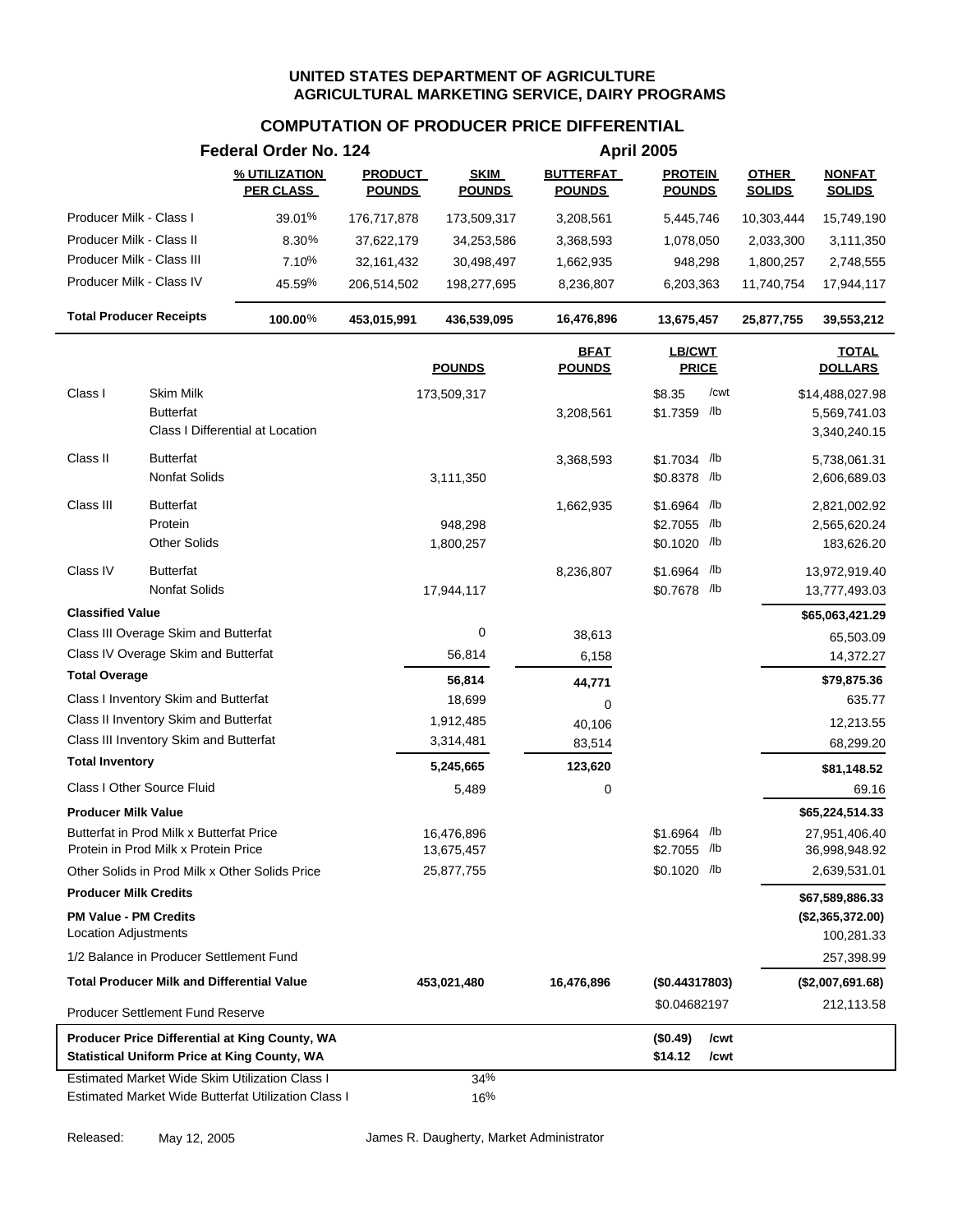# **COMPUTATION OF PRODUCER PRICE DIFFERENTIAL**

|                                                             |                                                                                  | Federal Order No. 124                                                                                 |                                 |                              |                                   | <b>May 2005</b>                 |                               |                                |
|-------------------------------------------------------------|----------------------------------------------------------------------------------|-------------------------------------------------------------------------------------------------------|---------------------------------|------------------------------|-----------------------------------|---------------------------------|-------------------------------|--------------------------------|
|                                                             |                                                                                  | % UTILIZATION<br><b>PER CLASS</b>                                                                     | <b>PRODUCT</b><br><b>POUNDS</b> | <b>SKIM</b><br><b>POUNDS</b> | <b>BUTTERFAT</b><br><b>POUNDS</b> | <b>PROTEIN</b><br><b>POUNDS</b> | <b>OTHER</b><br><b>SOLIDS</b> | <b>NONFAT</b><br><b>SOLIDS</b> |
| Producer Milk - Class I                                     |                                                                                  | 28.66%                                                                                                | 180,307,971                     | 177,067,348                  | 3,240,623                         | 5,470,552                       | 10,502,392                    | 15,972,944                     |
|                                                             | Producer Milk - Class II                                                         | 6.75%                                                                                                 | 42,483,241                      | 38,306,907                   | 4,176,334                         | 1,185,506                       | 2,273,084                     | 3,458,590                      |
|                                                             | Producer Milk - Class III                                                        | 29.40%                                                                                                | 184,991,646                     | 177,892,737                  | 7,098,909                         | 5,554,716                       | 10,542,039                    | 16,096,755                     |
|                                                             | Producer Milk - Class IV                                                         | 35.19%                                                                                                | 221,445,206                     | 213,436,371                  | 8,008,835                         | 6,581,318                       | 12,599,089                    | 19,180,407                     |
|                                                             | <b>Total Producer Receipts</b>                                                   | $100.00\%$                                                                                            | 629,228,064                     | 606,703,363                  | 22,524,701                        | 18,792,092                      | 35,916,604                    | 54,708,696                     |
|                                                             |                                                                                  |                                                                                                       |                                 | <b>POUNDS</b>                | <b>BFAT</b><br><b>POUNDS</b>      | LB/CWT<br><b>PRICE</b>          |                               | <b>TOTAL</b><br><b>DOLLARS</b> |
| Class I                                                     | <b>Skim Milk</b>                                                                 |                                                                                                       |                                 | 177,067,348                  |                                   | /cwt<br>\$9.14                  |                               | \$16,183,955.61                |
|                                                             | <b>Butterfat</b>                                                                 | Class I Differential at Location                                                                      |                                 |                              | 3,240,623                         | \$1.7092 /lb                    |                               | 5,538,872.84<br>3,409,107.95   |
| Class II                                                    | <b>Butterfat</b>                                                                 |                                                                                                       |                                 |                              | 4,176,334                         | \$1.5545 /lb                    |                               | 6,492,111.22                   |
|                                                             | Nonfat Solids                                                                    |                                                                                                       |                                 | 3,458,590                    |                                   | \$0.8456 /lb                    |                               | 2,924,583.69                   |
| Class III                                                   | <b>Butterfat</b>                                                                 |                                                                                                       |                                 |                              | 7,098,909                         | \$1.5475 /lb                    |                               | 10,985,561.68                  |
|                                                             | Protein                                                                          |                                                                                                       |                                 | 5,554,716                    |                                   | \$2.5965 /lb                    |                               | 14,422,820.10                  |
|                                                             | <b>Other Solids</b>                                                              |                                                                                                       |                                 | 10,542,039                   |                                   | $$0.1043$ /lb                   |                               | 1,099,534.67                   |
| Class IV                                                    | <b>Butterfat</b>                                                                 |                                                                                                       |                                 |                              | 8,008,835                         | \$1.5475 /lb                    |                               | 12,393,672.18                  |
|                                                             | <b>Nonfat Solids</b>                                                             |                                                                                                       |                                 | 19,180,407                   |                                   | \$0.7810 /lb                    |                               | 14,979,897.88                  |
| <b>Classified Value</b>                                     |                                                                                  |                                                                                                       |                                 |                              |                                   |                                 |                               | \$88,430,117.82                |
|                                                             | Class IV Overage Skim and Butterfat                                              |                                                                                                       |                                 | 27                           | 5,784                             |                                 |                               | 8,952.64                       |
| <b>Total Overage</b>                                        |                                                                                  |                                                                                                       |                                 | 27                           | 5,784                             |                                 |                               | \$8,952.64                     |
|                                                             | Class II Inventory Skim and Butterfat                                            |                                                                                                       |                                 | 1,862,196                    | 37,671                            |                                 |                               | 7,689.85                       |
|                                                             | Class III Inventory Skim and Butterfat                                           |                                                                                                       |                                 | 1,899,528                    | 73,384                            |                                 |                               | 22,314.87                      |
| <b>Total Inventory</b>                                      |                                                                                  |                                                                                                       |                                 | 3,761,724                    | 111,055                           |                                 |                               | \$30,004.72                    |
|                                                             | Class I Other Source Fluid                                                       |                                                                                                       |                                 | 9,604                        | 0                                 |                                 |                               | 228.58                         |
| <b>Producer Milk Value</b>                                  |                                                                                  |                                                                                                       |                                 |                              |                                   |                                 |                               | \$88,469,303.76                |
|                                                             | Butterfat in Prod Milk x Butterfat Price<br>Protein in Prod Milk x Protein Price |                                                                                                       |                                 | 22,524,701<br>18,792,092     |                                   | \$1.5475 /lb<br>\$2.5965 /lb    |                               | 34,856,974.83<br>48,793,666.89 |
|                                                             | Other Solids in Prod Milk x Other Solids Price                                   |                                                                                                       |                                 | 35,916,604                   |                                   | \$0.1043 /lb                    |                               | 3,746,101.81                   |
| <b>Producer Milk Credits</b>                                |                                                                                  |                                                                                                       |                                 |                              |                                   |                                 |                               | \$87,396,743.53                |
| <b>PM Value - PM Credits</b><br><b>Location Adjustments</b> |                                                                                  |                                                                                                       |                                 |                              |                                   |                                 |                               | \$1,072,560.23<br>268,699.02   |
|                                                             | 1/2 Balance in Producer Settlement Fund                                          |                                                                                                       |                                 |                              |                                   |                                 |                               | 235,693.74                     |
|                                                             | <b>Total Producer Milk and Differential Value</b>                                |                                                                                                       |                                 | 629,237,668                  | 22,524,701                        | \$0.25061325                    |                               | \$1,576,952.99                 |
|                                                             | <b>Producer Settlement Fund Reserve</b>                                          |                                                                                                       |                                 |                              |                                   | \$0.04061325                    |                               | 255,553.87                     |
|                                                             |                                                                                  | Producer Price Differential at King County, WA                                                        |                                 |                              |                                   | \$0.21<br>/cwt                  |                               |                                |
|                                                             |                                                                                  | <b>Statistical Uniform Price at King County, WA</b>                                                   |                                 |                              |                                   | \$13.98<br>/cwt                 |                               |                                |
|                                                             |                                                                                  | Estimated Market Wide Skim Utilization Class I<br>Estimated Market Wide Butterfat Utilization Class I |                                 | 40%<br>19%                   |                                   |                                 |                               |                                |

Released: June 14, 2005 James R. Daugherty, Market Administrator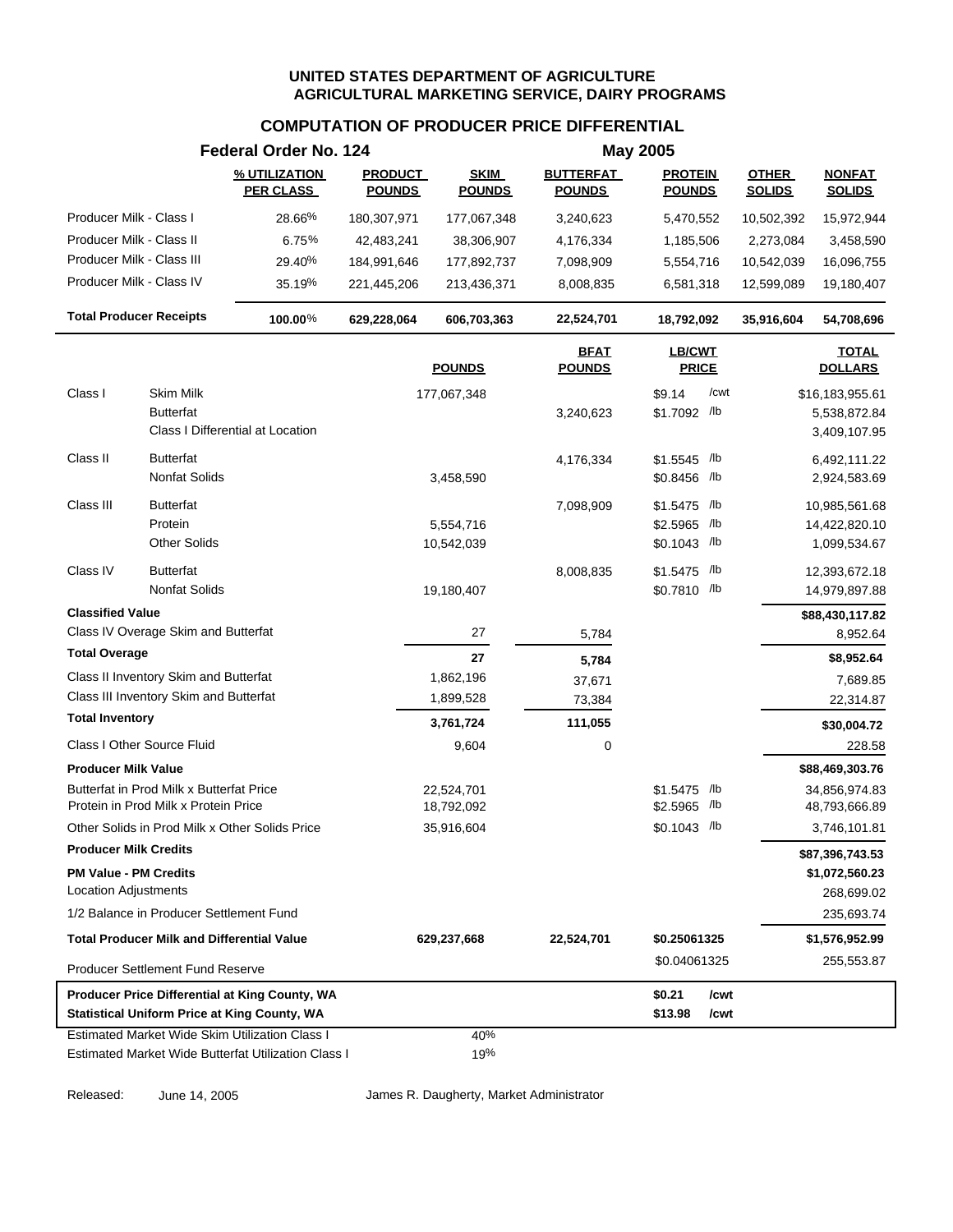# **COMPUTATION OF PRODUCER PRICE DIFFERENTIAL**

|                                                                                                       | Federal Order No. 124             |                                 |                              |                                                               | <b>June 2005</b>                |              |                                |                                |
|-------------------------------------------------------------------------------------------------------|-----------------------------------|---------------------------------|------------------------------|---------------------------------------------------------------|---------------------------------|--------------|--------------------------------|--------------------------------|
|                                                                                                       | % UTILIZATION<br><b>PER CLASS</b> | <b>PRODUCT</b><br><b>POUNDS</b> | <b>SKIM</b><br><b>POUNDS</b> | <b>BUTTERFAT</b><br><b>POUNDS</b>                             | <b>PROTEIN</b><br><b>POUNDS</b> |              | <b>OTHER</b><br><b>SOLIDS</b>  | <b>NONFAT</b><br><b>SOLIDS</b> |
| Producer Milk - Class I                                                                               | 27.08%                            | 164,894,204                     | 161,879,666                  | 3,014,538                                                     | 5,019,274                       |              | 9,627,966                      | 14,647,240                     |
| Producer Milk - Class II                                                                              | 7.36%                             |                                 |                              |                                                               |                                 |              |                                |                                |
| Producer Milk - Class III                                                                             | 29.31%                            | 44,827,079<br>178,479,533       | 40,838,003<br>171,574,103    | 3,989,076<br>6,905,430                                        | 1,270,153<br>5,360,165          |              | 2,429,029<br>10,214,819        | 3,699,182<br>15,574,984        |
| Producer Milk - Class IV                                                                              | 36.25%                            | 220,785,009                     | 212,919,020                  | 7,865,989                                                     | 6,583,533                       |              | 12,626,940                     | 19,210,473                     |
|                                                                                                       |                                   |                                 |                              |                                                               |                                 |              |                                |                                |
| <b>Total Producer Receipts</b>                                                                        | 100.00%                           | 608,985,825                     | 587,210,792                  | 21,775,033                                                    | 18,233,125                      |              | 34,898,754                     | 53,131,879                     |
|                                                                                                       |                                   |                                 | <b>POUNDS</b>                | <b>BFAT</b><br><b>LB/CWT</b><br><b>PRICE</b><br><b>POUNDS</b> |                                 |              | <b>TOTAL</b><br><b>DOLLARS</b> |                                |
| <b>Skim Milk</b><br>Class I                                                                           |                                   |                                 | 161,879,666                  |                                                               | \$8.58                          | /cwt         |                                | \$13,889,275.33                |
| <b>Butterfat</b><br>Class I Differential at Location                                                  |                                   |                                 |                              | 3,014,538                                                     | \$1.5266 /lb                    |              |                                | 4,601,993.71<br>3,126,163.46   |
| <b>Butterfat</b>                                                                                      |                                   |                                 |                              |                                                               |                                 |              |                                |                                |
| Class II<br>Nonfat Solids                                                                             |                                   |                                 | 3,699,182                    | 3,989,076                                                     | \$1.6002 /lb<br>\$0.8589 /lb    |              |                                | 6,383,319.42<br>3,177,227.43   |
|                                                                                                       |                                   |                                 |                              |                                                               |                                 |              |                                |                                |
| Class III<br><b>Butterfat</b>                                                                         |                                   |                                 |                              | 6,905,430                                                     | \$1.5932 /lb                    |              |                                | 11,001,731.07                  |
| Protein<br><b>Other Solids</b>                                                                        |                                   |                                 | 5,360,165<br>10,214,819      |                                                               | \$2.5741 /lb<br>\$0.1139 /lb    |              |                                | 13,797,600.73<br>1,163,467.88  |
|                                                                                                       |                                   |                                 |                              |                                                               |                                 |              |                                |                                |
| Class IV<br><b>Butterfat</b>                                                                          |                                   |                                 |                              | 7,865,989                                                     | \$1.5932 /lb                    |              |                                | 12,532,093.69                  |
| <b>Nonfat Solids</b>                                                                                  |                                   |                                 | 19,210,473                   |                                                               | \$0.7780 /lb                    |              |                                | 14,945,747.99                  |
| <b>Classified Value</b><br>Class II Overage Skim and Butterfat                                        |                                   |                                 | 270,984                      | 2,324                                                         |                                 |              |                                | \$84,618,620.71                |
| Class IV Overage Skim and Butterfat                                                                   |                                   |                                 | 83,958                       | 12,939                                                        |                                 |              |                                | 24,665.92<br>26,491.47         |
| <b>Total Overage</b>                                                                                  |                                   |                                 |                              |                                                               |                                 |              |                                |                                |
| Class II Inventory Skim and Butterfat                                                                 |                                   |                                 | 354,942<br>466,684           | 15,263                                                        |                                 |              |                                | \$51,157.39                    |
| Class III Inventory Skim and Butterfat                                                                |                                   |                                 | 986,756                      | 25,970<br>28,489                                              |                                 |              |                                | 4,635.42<br>17,287.39          |
| <b>Total Inventory</b>                                                                                |                                   |                                 | 1,453,440                    | 54,459                                                        |                                 |              |                                |                                |
| Class I Other Source Fluid                                                                            |                                   |                                 | 7,225                        | 0                                                             |                                 |              |                                | \$21,922.81<br>132.22          |
| <b>Producer Milk Value</b>                                                                            |                                   |                                 |                              |                                                               |                                 |              |                                | \$84,691,833.13                |
| Butterfat in Prod Milk x Butterfat Price<br>Protein in Prod Milk x Protein Price                      |                                   |                                 | 21,775,033<br>18,233,125     |                                                               | \$1.5932 /lb<br>\$2.5741 /lb    |              |                                | 34,691,982.60<br>46,933,887.06 |
| Other Solids in Prod Milk x Other Solids Price                                                        |                                   |                                 | 34,898,754                   |                                                               | $$0.1139$ /lb                   |              |                                | 3,974,968.08                   |
| <b>Producer Milk Credits</b>                                                                          |                                   |                                 |                              |                                                               |                                 |              |                                | \$85,600,837.74                |
| <b>PM Value - PM Credits</b><br>Location Adjustments                                                  |                                   |                                 |                              |                                                               |                                 |              |                                | (\$909,004.61)                 |
| 1/2 Balance in Producer Settlement Fund                                                               |                                   |                                 |                              |                                                               |                                 |              |                                | 269,752.73                     |
|                                                                                                       |                                   |                                 |                              |                                                               |                                 |              |                                | 267,873.95                     |
| <b>Total Producer Milk and Differential Value</b>                                                     |                                   |                                 | 608,993,050                  | 21,775,033                                                    | (\$0.06098229)                  |              |                                | (\$371,377.93)                 |
| Producer Settlement Fund Reserve                                                                      |                                   |                                 |                              |                                                               | \$0.04901771                    |              |                                | 298,514.45                     |
| Producer Price Differential at King County, WA<br><b>Statistical Uniform Price at King County, WA</b> |                                   |                                 |                              |                                                               | (\$0.11)<br>\$13.81             | /cwt<br>/cwt |                                |                                |
| <b>Estimated Market Wide Skim Utilization Class I</b>                                                 |                                   |                                 | 29%                          |                                                               |                                 |              |                                |                                |
| Estimated Market Wide Butterfat Utilization Class I                                                   |                                   |                                 | 14%                          |                                                               |                                 |              |                                |                                |

Released: July 13, 2005 James R. Daugherty, Market Administrator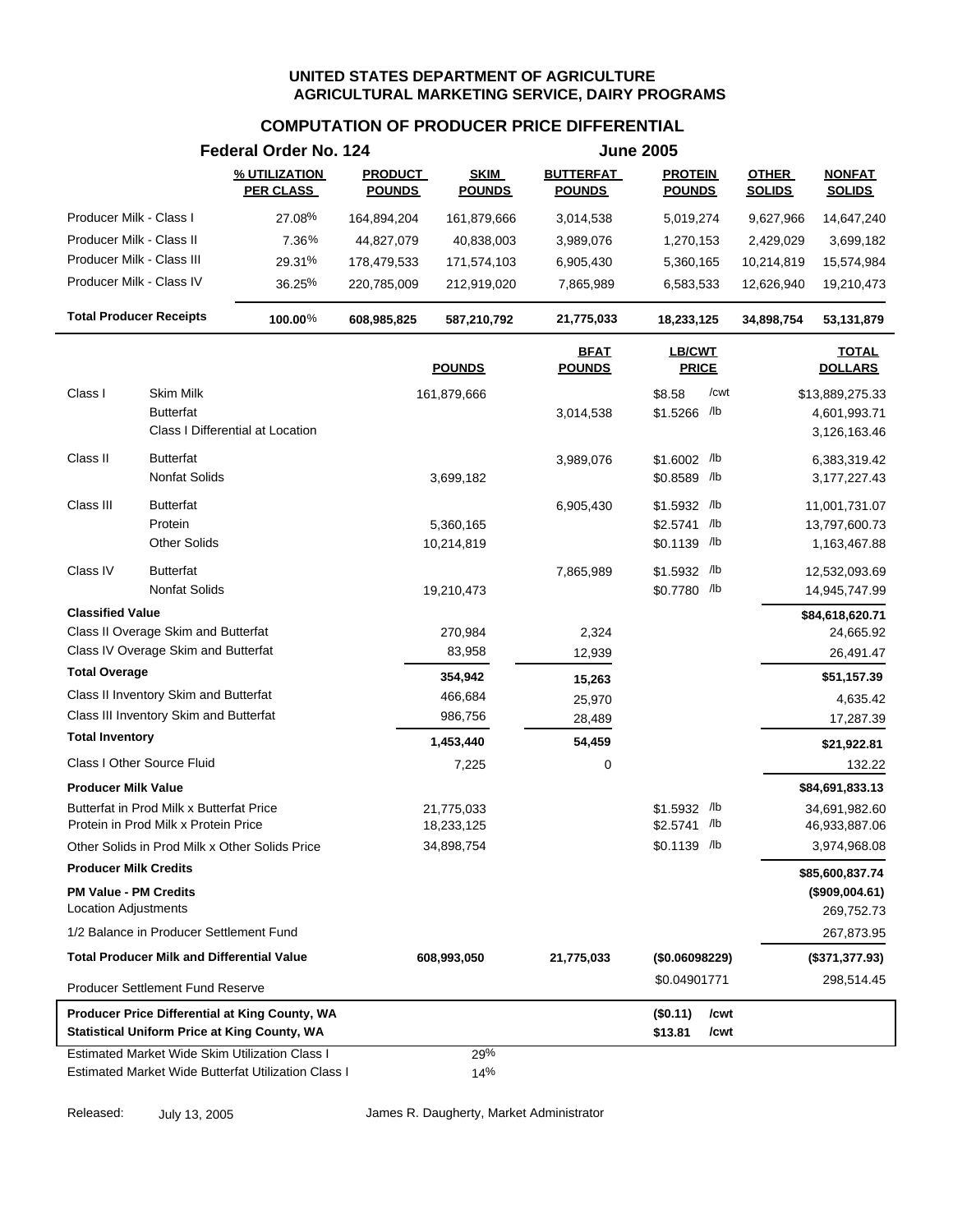# **COMPUTATION OF PRODUCER PRICE DIFFERENTIAL**

|                                                                                | Federal Order No. 124             |                                 |                              |                                   | <b>July 2005</b>                |                               |                                |
|--------------------------------------------------------------------------------|-----------------------------------|---------------------------------|------------------------------|-----------------------------------|---------------------------------|-------------------------------|--------------------------------|
|                                                                                | % UTILIZATION<br><b>PER CLASS</b> | <b>PRODUCT</b><br><b>POUNDS</b> | <b>SKIM</b><br><b>POUNDS</b> | <b>BUTTERFAT</b><br><b>POUNDS</b> | <b>PROTEIN</b><br><b>POUNDS</b> | <b>OTHER</b><br><b>SOLIDS</b> | <b>NONFAT</b><br><b>SOLIDS</b> |
| Producer Milk - Class I                                                        | 24.71%                            | 166,318,462                     | 163,266,331                  | 3,052,131                         | 5,030,919                       | 9,702,389                     | 14,733,308                     |
| Producer Milk - Class II                                                       | 6.69%                             | 44,997,354                      | 41,037,999                   | 3,959,355                         | 1,266,653                       | 2,439,035                     | 3,705,688                      |
| Producer Milk - Class III                                                      | 27.11%                            | 182,469,620                     | 175,602,924                  | 6,866,696                         | 5,440,849                       | 10,435,022                    | 15,875,871                     |
| Producer Milk - Class IV                                                       | 41.49%                            | 279,188,876                     | 269,138,896                  | 10,049,980                        | 8,264,244                       | 15,954,660                    | 24,218,904                     |
| <b>Total Producer Receipts</b>                                                 | 100.00 $%$                        | 672,974,312                     | 649,046,150                  | 23,928,162                        | 20,002,665                      | 38,531,106                    | 58,533,771                     |
|                                                                                |                                   |                                 | <b>POUNDS</b>                | <b>BFAT</b><br><b>POUNDS</b>      | <b>LB/CWT</b><br><b>PRICE</b>   |                               | <b>TOTAL</b><br><b>DOLLARS</b> |
| Class I<br>Skim Milk                                                           |                                   |                                 | 163,266,331                  |                                   | /cwt<br>\$8.73                  |                               | \$14,253,150.71                |
| <b>Butterfat</b><br>Class I Differential at Location                           |                                   |                                 |                              | 3,052,131                         | \$1.5610 /b                     |                               | 4,764,376.51<br>3,150,935.80   |
| <b>Butterfat</b><br>Class II                                                   |                                   |                                 |                              | 3,959,355                         | \$1.8077 /lb                    |                               | 7,157,326.05                   |
| Nonfat Solids                                                                  |                                   |                                 | 3,705,688                    |                                   | \$0.8589 /lb                    |                               | 3,182,815.42                   |
| <b>Butterfat</b><br>Class III                                                  |                                   |                                 |                              | 6,866,696                         | \$1.8007 /lb                    |                               | 12,364,859.49                  |
| Protein                                                                        |                                   |                                 | 5,440,849                    |                                   | /lb<br>\$2.4558                 |                               | 13,361,636.97                  |
| <b>Other Solids</b>                                                            |                                   |                                 | 10,435,022                   |                                   | \$0.1240 /lb                    |                               | 1,293,942.73                   |
| <b>Butterfat</b><br>Class IV                                                   |                                   |                                 |                              | 10,049,980                        | /lb<br>\$1.8007                 |                               | 18,096,998.97                  |
| <b>Nonfat Solids</b>                                                           |                                   |                                 | 24,218,904                   |                                   | \$0.7909 /lb                    |                               | 19,154,731.16                  |
| <b>Classified Value</b>                                                        |                                   |                                 |                              |                                   |                                 |                               | \$96,780,773.81                |
| Class IV Overage Skim and Butterfat                                            |                                   |                                 | 0                            | 14,604                            |                                 |                               | 26,297.42                      |
| <b>Total Overage</b>                                                           |                                   |                                 | $\mathbf 0$                  | 14,604                            |                                 |                               | \$26,297.42                    |
| Class II Inventory Skim and Butterfat                                          |                                   |                                 | 26,612                       | 39,380                            |                                 |                               | 8,641.27                       |
| Class III Inventory Skim and Butterfat                                         |                                   |                                 | 2,083,199                    | 74,001                            |                                 |                               | 43,270.07                      |
| <b>Total Inventory</b>                                                         |                                   |                                 | 2,109,811                    | 113,381                           |                                 |                               | \$51,911.34                    |
| <b>Class I Other Source Fluid</b>                                              |                                   |                                 | 10,723                       | 0                                 |                                 |                               | 245.56                         |
| <b>Producer Milk Value</b>                                                     |                                   |                                 |                              |                                   |                                 |                               | \$96,859,228.13                |
| Butterfat in Prod Milk x Butterfat Price                                       |                                   |                                 | 23,928,162                   |                                   | \$1.8007 /lb                    |                               | 43,087,441.33                  |
| Protein in Prod Milk x Protein Price                                           |                                   |                                 | 20,002,665                   |                                   | /lb<br>\$2.4558                 |                               | 49,122,544.72                  |
| Other Solids in Prod Milk x Other Solids Price<br><b>Producer Milk Credits</b> |                                   |                                 | 38,531,106                   |                                   | \$0.1240 /lb                    |                               | 4,777,857.15                   |
|                                                                                |                                   |                                 |                              |                                   |                                 |                               | \$96,987,843.20                |
| <b>PM Value - PM Credits</b><br><b>Location Adjustments</b>                    |                                   |                                 |                              |                                   |                                 |                               | (\$128,615.07)<br>411,329.55   |
| 1/2 Balance in Producer Settlement Fund                                        |                                   |                                 |                              |                                   |                                 |                               | 252,988.36                     |
| <b>Total Producer Milk and Differential Value</b>                              |                                   |                                 |                              |                                   |                                 |                               |                                |
| <b>Producer Settlement Fund Reserve</b>                                        |                                   |                                 | 672,985,035                  | 23,928,162                        | \$0.07960100<br>\$0.04960100    |                               | \$535,702.84<br>333,807.31     |
| Producer Price Differential at King County, WA                                 |                                   |                                 |                              |                                   | /cwt                            |                               |                                |
| <b>Statistical Uniform Price at King County, WA</b>                            |                                   |                                 |                              |                                   | \$0.03<br>\$14.38<br>/cwt       |                               |                                |
| <b>Estimated Market Wide Skim Utilization Class I</b>                          |                                   |                                 | 28%                          |                                   |                                 |                               |                                |
| Estimated Market Wide Butterfat Utilization Class I                            |                                   |                                 | 14%                          |                                   |                                 |                               |                                |

Released: August 12, 2005 James R. Daugherty, Market Administrator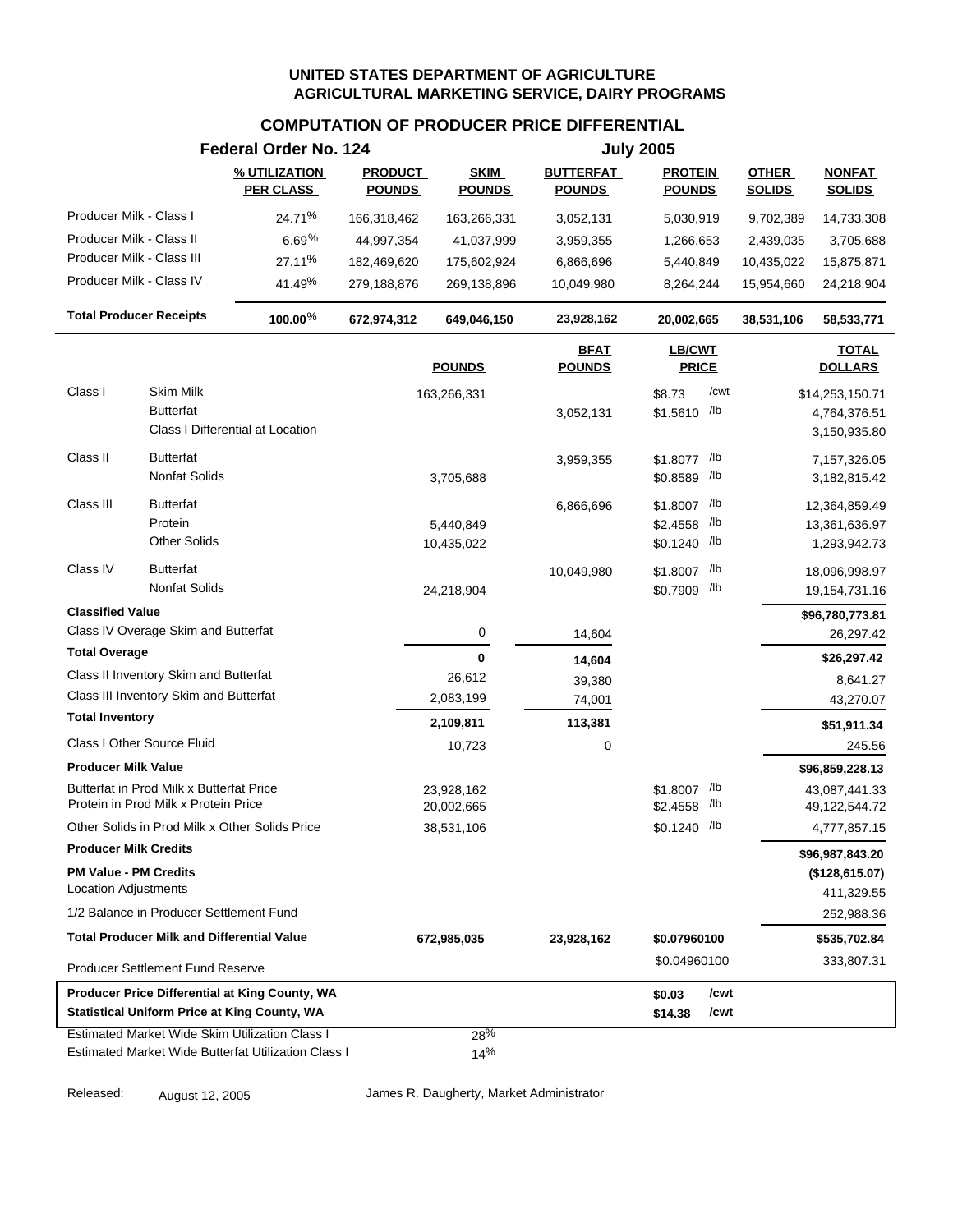## **COMPUTATION OF PRODUCER PRICE DIFFERENTIAL**

|                                                     | Federal Order No. 124             |                                 |                              |                                   | August 2005                     |                               |                                |
|-----------------------------------------------------|-----------------------------------|---------------------------------|------------------------------|-----------------------------------|---------------------------------|-------------------------------|--------------------------------|
|                                                     | % UTILIZATION<br><b>PER CLASS</b> | <b>PRODUCT</b><br><b>POUNDS</b> | <b>SKIM</b><br><b>POUNDS</b> | <b>BUTTERFAT</b><br><b>POUNDS</b> | <b>PROTEIN</b><br><b>POUNDS</b> | <b>OTHER</b><br><b>SOLIDS</b> | <b>NONFAT</b><br><b>SOLIDS</b> |
| Producer Milk - Class I                             | 26.00%                            | 171,202,204                     | 168,093,527                  | 3,108,677                         | 5,199,813                       | 9,975,208                     | 15,175,021                     |
| Producer Milk - Class II                            | 6.69%                             | 44,017,981                      | 39,626,631                   | 4,391,350                         | 1,227,939                       | 2,352,260                     | 3,580,199                      |
| Producer Milk - Class III                           | 27.35%                            | 180,077,681                     | 173,075,983                  | 7,001,698                         | 5,385,980                       | 10,270,715                    | 15,656,695                     |
| Producer Milk - Class IV                            | 39.96%                            | 263,111,935                     | 254,027,357                  | 9,084,578                         | 7,818,135                       | 15,044,178                    | 22,862,313                     |
| <b>Total Producer Receipts</b>                      | 100.00%                           | 658,409,801                     | 634,823,498                  | 23,586,303                        | 19,631,867                      | 37,642,361                    | 57,274,228                     |
|                                                     |                                   |                                 | <b>POUNDS</b>                | <b>BFAT</b><br><b>POUNDS</b>      | LB/CWT<br><b>PRICE</b>          |                               | <b>TOTAL</b><br><b>DOLLARS</b> |
| Class I<br>Skim Milk                                |                                   |                                 | 168,093,527                  |                                   | /cwt<br>\$8.29                  |                               | \$13,934,953.39                |
| <b>Butterfat</b>                                    |                                   |                                 |                              | 3,108,677                         | \$1.8396 /lb                    |                               | 5,718,722.21                   |
|                                                     | Class I Differential at Location  |                                 |                              |                                   |                                 |                               | 3,239,941.93                   |
| Class II<br><b>Butterfat</b>                        |                                   |                                 |                              | 4,391,350                         | $$1.8316$ /lb                   |                               | 8,043,196.67                   |
| Nonfat Solids                                       |                                   |                                 | 3,580,199                    |                                   | \$0.8678 /lb                    |                               | 3,106,896.70                   |
| Class III<br><b>Butterfat</b>                       |                                   |                                 |                              |                                   |                                 |                               | 12,775,298.16                  |
| Protein                                             |                                   |                                 | 5,385,980                    | 7,001,698                         | $$1.8246$ /lb<br>\$2.1619 /lb   |                               | 11,643,950.18                  |
| <b>Other Solids</b>                                 |                                   |                                 | 10,270,715                   |                                   | \$0.1317 /lb                    |                               | 1,352,653.16                   |
| <b>Butterfat</b><br>Class IV                        |                                   |                                 |                              |                                   |                                 |                               |                                |
| <b>Nonfat Solids</b>                                |                                   |                                 | 22,862,313                   | 9,084,578                         | \$1.8246 /lb<br>\$0.8119 /lb    |                               | 16,575,721.01<br>18,561,911.93 |
| <b>Classified Value</b>                             |                                   |                                 |                              |                                   |                                 |                               |                                |
| Class II Overage Skim and Butterfat                 |                                   |                                 | $\mathbf 0$                  | 857                               |                                 |                               | \$94,953,245.34<br>1,569.68    |
| Class IV Overage Skim and Butterfat                 |                                   |                                 | 15,052                       | 12,743                            |                                 |                               | 24,351.18                      |
| <b>Total Overage</b>                                |                                   |                                 | 15,052                       | 13,600                            |                                 |                               | \$25,920.86                    |
| Class I Inventory Skim and Butterfat                |                                   |                                 | 61,453                       | 0                                 |                                 |                               | 1,886.61                       |
| Class II Inventory Skim and Butterfat               |                                   |                                 | 1,536,561                    | 35,174                            |                                 |                               | 11,689.16                      |
| Class III Inventory Skim and Butterfat              |                                   |                                 | 1,884,709                    | 50,411                            |                                 |                               | 7,989.77                       |
| <b>Total Inventory</b>                              |                                   |                                 | 3,482,723                    | 85,585                            |                                 |                               | \$21,565.54                    |
| Class I Other Source Fluid                          |                                   |                                 | 10,111                       | 112                               |                                 |                               | 277.82                         |
| <b>Producer Milk Value</b>                          |                                   |                                 |                              |                                   |                                 |                               | \$95,001,009.56                |
| Butterfat in Prod Milk x Butterfat Price            |                                   |                                 | 23,586,303                   |                                   | \$1.8246 /lb                    |                               | 43,035,568.44                  |
| Protein in Prod Milk x Protein Price                |                                   |                                 | 19,631,867                   |                                   | $$2.1619$ /lb                   |                               | 42,442,133.28                  |
| Other Solids in Prod Milk x Other Solids Price      |                                   |                                 | 37,642,361                   |                                   | $$0.1317$ /lb                   |                               | 4,957,498.94                   |
| <b>Producer Milk Credits</b>                        |                                   |                                 |                              |                                   |                                 |                               | \$90,435,200.66                |
| <b>PM Value - PM Credits</b>                        |                                   |                                 |                              |                                   |                                 |                               | \$4,565,808.90                 |
| Location Adjustments                                |                                   |                                 |                              |                                   |                                 |                               | 400,455.67                     |
| 1/2 Balance in Producer Settlement Fund             |                                   |                                 |                              |                                   |                                 |                               | 457,721.17                     |
| <b>Total Producer Milk and Differential Value</b>   |                                   |                                 | 658,420,024                  | 23,586,415                        | \$0.82378809                    |                               | \$5,423,985.74                 |
| <b>Producer Settlement Fund Reserve</b>             |                                   |                                 |                              |                                   | \$0.04378809                    |                               | 288,309.55                     |
| Producer Price Differential at King County, WA      |                                   |                                 |                              |                                   | \$0.78<br>/cwt                  |                               |                                |
| <b>Statistical Uniform Price at King County, WA</b> |                                   |                                 |                              |                                   | \$14.38<br>/cwt                 |                               |                                |
| Estimated Market Wide Skim Utilization Class I      |                                   |                                 | 25%                          |                                   |                                 |                               |                                |
| Estimated Market Wide Butterfat Utilization Class I |                                   |                                 | 13%                          |                                   |                                 |                               |                                |

Released: September 14, 2005 James R. Daugherty, Market Administrator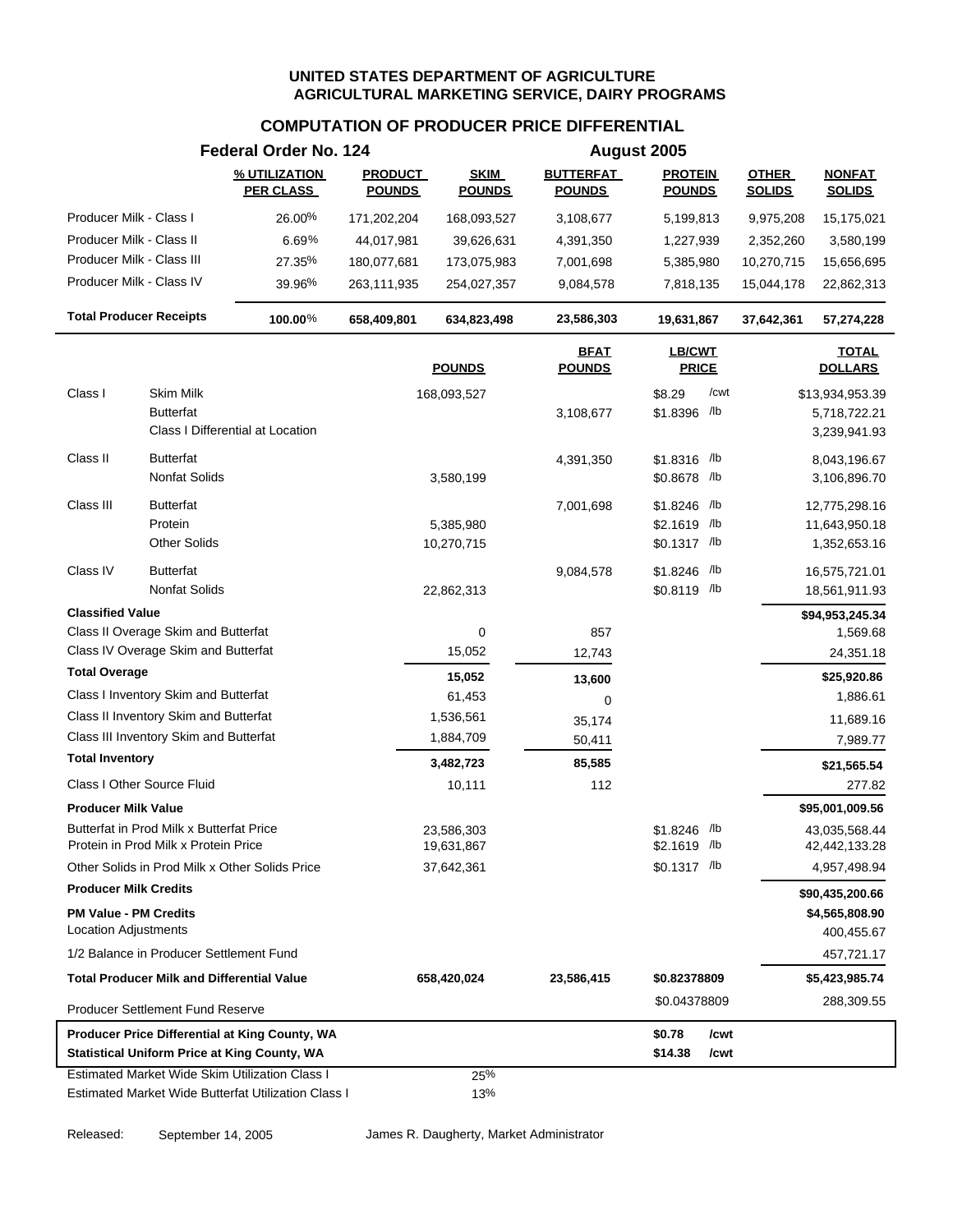## **COMPUTATION OF PRODUCER PRICE DIFFERENTIAL**

|                                |                                                   | Federal Order No. 124                                 |                                 |                              |                                   | September 2005                  |                               |                                  |
|--------------------------------|---------------------------------------------------|-------------------------------------------------------|---------------------------------|------------------------------|-----------------------------------|---------------------------------|-------------------------------|----------------------------------|
|                                |                                                   | % UTILIZATION<br><b>PER CLASS</b>                     | <b>PRODUCT</b><br><b>POUNDS</b> | <b>SKIM</b><br><b>POUNDS</b> | <b>BUTTERFAT</b><br><b>POUNDS</b> | <b>PROTEIN</b><br><b>POUNDS</b> | <b>OTHER</b><br><b>SOLIDS</b> | <b>NONFAT</b><br><b>SOLIDS</b>   |
| Producer Milk - Class I        |                                                   | 29.38%                                                | 186,073,679                     | 182,721,290                  | 3,352,389                         | 5,816,867                       | 10,835,620                    | 16,652,487                       |
| Producer Milk - Class II       |                                                   | 5.57%                                                 | 35,297,840                      | 31,294,844                   | 4,002,996                         | 1,000,479                       | 1,857,299                     | 2,857,778                        |
| Producer Milk - Class III      |                                                   | 27.41%                                                | 173,596,993                     | 166,791,107                  | 6,805,886                         | 5,340,089                       | 9,881,043                     | 15,221,132                       |
| Producer Milk - Class IV       |                                                   | 37.64%                                                | 238,395,172                     | 229,303,860                  | 9,091,312                         | 7,276,310                       | 13,551,157                    | 20,827,467                       |
| <b>Total Producer Receipts</b> |                                                   | 100.00%                                               | 633,363,684                     | 610,111,101                  | 23,252,583                        | 19,433,745                      | 36,125,119                    | 55,558,864                       |
|                                |                                                   |                                                       |                                 | <b>POUNDS</b>                | <b>BFAT</b><br><b>POUNDS</b>      | LB/CWT<br><b>PRICE</b>          |                               | <b>TOTAL</b><br><b>DOLLARS</b>   |
| Class I                        | Skim Milk                                         |                                                       |                                 | 182,721,290                  |                                   | \$7.71<br>/cwt                  |                               | \$14,087,811.44                  |
|                                | <b>Butterfat</b>                                  |                                                       |                                 |                              | 3,352,389                         | \$1.7872 /lb                    |                               | 5,991,389.62                     |
|                                |                                                   | Class I Differential at Location                      |                                 |                              |                                   |                                 |                               | 3,516,805.06                     |
| Class II                       | <b>Butterfat</b>                                  |                                                       |                                 |                              | 4,002,996                         | \$1.8942 /lb                    |                               | 7,582,475.03                     |
|                                | Nonfat Solids                                     |                                                       |                                 | 2,857,778                    |                                   | \$0.8889 /lb                    |                               | 2,540,278.86                     |
| Class III                      | <b>Butterfat</b>                                  |                                                       |                                 |                              |                                   |                                 |                               |                                  |
|                                | Protein                                           |                                                       |                                 | 5,340,089                    | 6,805,886                         | \$1.8872 /lb<br>\$2.3009 /lb    |                               | 12,844,068.06<br>12,287,010.78   |
|                                | <b>Other Solids</b>                               |                                                       |                                 | 9,881,043                    |                                   | $$0.1411$ /lb                   |                               | 1,394,215.17                     |
|                                |                                                   |                                                       |                                 |                              |                                   |                                 |                               |                                  |
| Class IV                       | <b>Butterfat</b><br>Nonfat Solids                 |                                                       |                                 | 20,827,467                   | 9,091,312                         | \$1.8872 /lb<br>\$0.8222 /lb    |                               | 17, 157, 124.02<br>17,124,343.39 |
| <b>Classified Value</b>        |                                                   |                                                       |                                 |                              |                                   |                                 |                               |                                  |
|                                | Class I Overage Skim and Butterfat                |                                                       |                                 | 53,113                       | 0                                 |                                 |                               | \$94,525,521.43<br>5,104.16      |
|                                | Class II Overage Skim and Butterfat               |                                                       |                                 | 114,398                      | $\mathbf 0$                       |                                 |                               | 9,151.84                         |
|                                | Class III Overage Skim and Butterfat              |                                                       |                                 | 0                            | 14,635                            |                                 |                               | 27,619.17                        |
|                                | Class IV Overage Skim and Butterfat               |                                                       |                                 | 158,542                      | 5,801                             |                                 |                               | 22,679.75                        |
| <b>Total Overage</b>           |                                                   |                                                       |                                 | 326,053                      | 20,436                            |                                 |                               | \$64,554.92                      |
|                                | Class II Inventory Skim and Butterfat             |                                                       |                                 | 2,382,676                    | 11,759                            |                                 |                               | 17,258.89                        |
|                                | Class III Inventory Skim and Butterfat            |                                                       |                                 | 1,206,364                    | 42,284                            |                                 |                               | 10,608.98                        |
| <b>Total Inventory</b>         |                                                   |                                                       |                                 | 3,589,040                    | 54,043                            |                                 |                               | \$27,867.87                      |
|                                | Class I Other Source Fluid                        |                                                       |                                 | 8,294                        | 0                                 |                                 |                               | 136.03                           |
| <b>Producer Milk Value</b>     |                                                   |                                                       |                                 |                              |                                   |                                 |                               | \$94,618,080.25                  |
|                                | Butterfat in Prod Milk x Butterfat Price          |                                                       |                                 | 23,252,583                   |                                   | \$1.8872 /lb                    |                               | 43,882,274.65                    |
|                                | Protein in Prod Milk x Protein Price              |                                                       |                                 | 19,433,745                   |                                   | \$2.3009 /lb                    |                               | 44,715,103.87                    |
|                                |                                                   | Other Solids in Prod Milk x Other Solids Price        |                                 | 36,125,119                   |                                   | $$0.1411$ /lb                   |                               | 5,097,254.32                     |
| <b>Producer Milk Credits</b>   |                                                   |                                                       |                                 |                              |                                   |                                 |                               | \$93,694,632.84                  |
| <b>PM Value - PM Credits</b>   |                                                   |                                                       |                                 |                              |                                   |                                 |                               | \$923,447.41                     |
| <b>Location Adjustments</b>    |                                                   |                                                       |                                 |                              |                                   |                                 |                               | 387,524.51                       |
|                                | 1/2 Balance in Producer Settlement Fund           |                                                       |                                 |                              |                                   |                                 |                               | 264,775.01                       |
|                                | <b>Total Producer Milk and Differential Value</b> |                                                       |                                 | 633,371,978                  | 23,252,583                        | \$0.24878697                    |                               | \$1,575,746.93                   |
|                                | <b>Producer Settlement Fund Reserve</b>           |                                                       |                                 |                              |                                   | \$0.04878697                    |                               | 309,003.00                       |
|                                |                                                   | Producer Price Differential at King County, WA        |                                 |                              |                                   | \$0.20<br>/cwt                  |                               |                                  |
|                                |                                                   | <b>Statistical Uniform Price at King County, WA</b>   |                                 |                              |                                   | \$14.50<br>/cwt                 |                               |                                  |
|                                |                                                   | <b>Estimated Market Wide Skim Utilization Class I</b> |                                 | 26%                          |                                   |                                 |                               |                                  |
|                                |                                                   | Estimated Market Wide Butterfat Utilization Class I   |                                 | 13%                          |                                   |                                 |                               |                                  |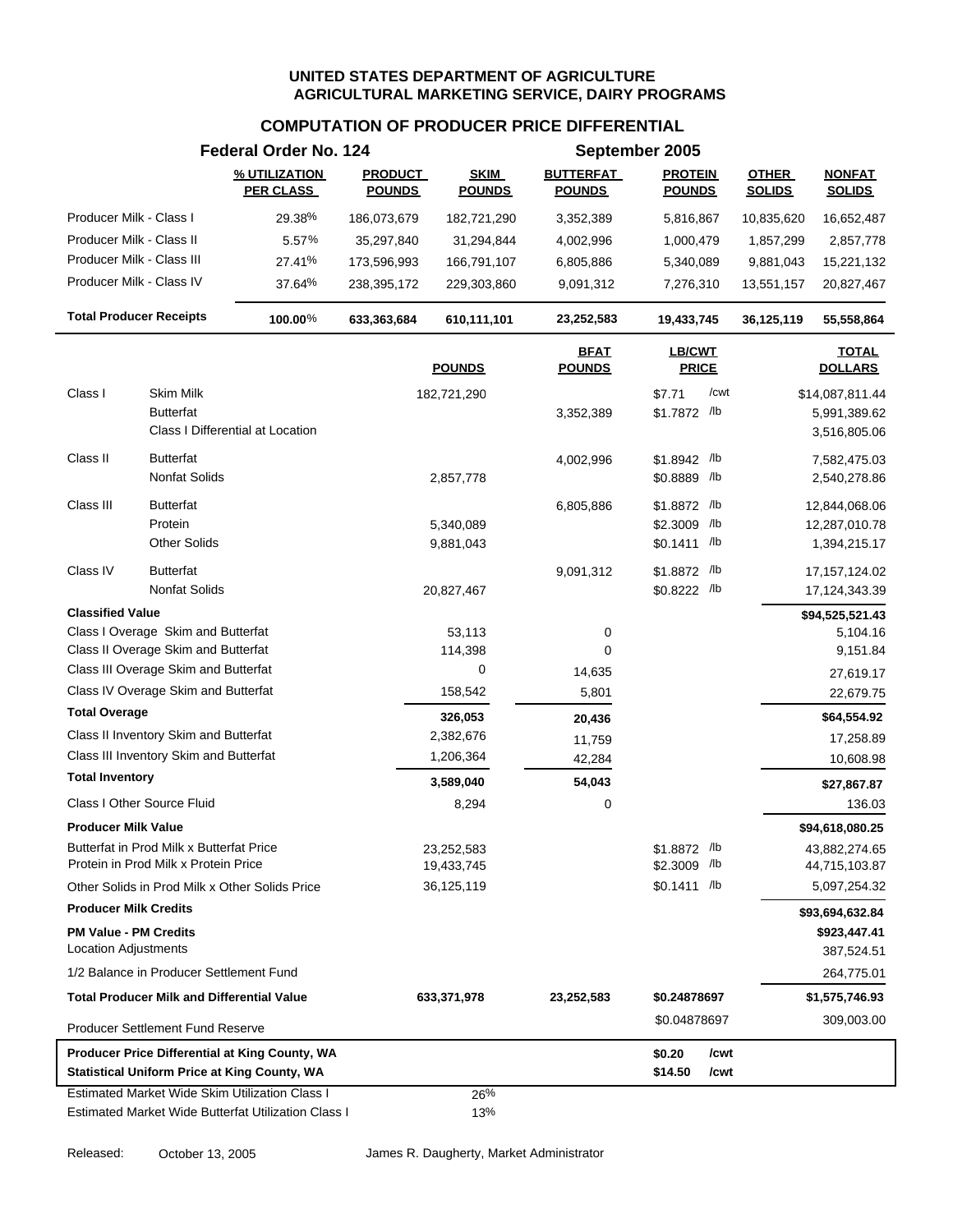### **COMPUTATION OF PRODUCER PRICE DIFFERENTIAL**

|                                                             |                                                                                  | Federal Order No. 124                                                                                 |                                 |                              |                                   | October 2005                                   |                               |                                                |
|-------------------------------------------------------------|----------------------------------------------------------------------------------|-------------------------------------------------------------------------------------------------------|---------------------------------|------------------------------|-----------------------------------|------------------------------------------------|-------------------------------|------------------------------------------------|
|                                                             |                                                                                  | % UTILIZATION<br><b>PER CLASS</b>                                                                     | <b>PRODUCT</b><br><b>POUNDS</b> | <b>SKIM</b><br><b>POUNDS</b> | <b>BUTTERFAT</b><br><b>POUNDS</b> | <b>PROTEIN</b><br><b>POUNDS</b>                | <b>OTHER</b><br><b>SOLIDS</b> | <b>NONFAT</b><br><b>SOLIDS</b>                 |
| Producer Milk - Class I                                     |                                                                                  | 28.34%                                                                                                | 177,360,097                     | 174, 157, 404                | 3,202,693                         | 5,617,828                                      | 10,300,671                    | 15,918,499                                     |
| Producer Milk - Class II                                    |                                                                                  | 5.95%                                                                                                 | 37,250,654                      | 33,409,773                   | 3,840,881                         | 1,083,932                                      | 1,977,054                     | 3,060,986                                      |
| Producer Milk - Class III                                   |                                                                                  | 28.95%                                                                                                | 181,150,816                     | 174,055,964                  | 7,094,852                         | 5,640,167                                      | 10,288,223                    | 15,928,390                                     |
| Producer Milk - Class IV                                    |                                                                                  | 36.76%                                                                                                | 230,058,062                     | 220,793,274                  | 9,264,788                         | 7,116,705                                      | 13,025,704                    | 20,142,409                                     |
| <b>Total Producer Receipts</b>                              |                                                                                  | 100.00%                                                                                               | 625,819,629                     | 602,416,415                  | 23,403,214                        | 19,458,632                                     | 35,591,652                    | 55,050,284                                     |
|                                                             |                                                                                  |                                                                                                       |                                 | <b>POUNDS</b>                | <b>BFAT</b><br><b>POUNDS</b>      | <b>LB/CWT</b><br><b>PRICE</b>                  |                               | <b>TOTAL</b><br><b>DOLLARS</b>                 |
| Class I                                                     | Skim Milk                                                                        |                                                                                                       |                                 | 174,157,404                  |                                   | \$7.96<br>/cwt                                 |                               | \$13,862,929.35                                |
|                                                             | <b>Butterfat</b>                                                                 | Class I Differential at Location                                                                      |                                 |                              | 3,202,693                         | \$1.8818 /lb                                   |                               | 6,026,827.69<br>3,366,676.61                   |
| Class II                                                    | <b>Butterfat</b><br><b>Nonfat Solids</b>                                         |                                                                                                       |                                 | 3,060,986                    | 3,840,881                         | \$1.8326 /lb<br>$$0.9022$ /lb                  |                               | 7,038,798.52<br>2,761,621.58                   |
| Class III                                                   | <b>Butterfat</b><br>Protein<br><b>Other Solids</b>                               |                                                                                                       |                                 | 5,640,167<br>10,288,223      | 7,094,852                         | $$1.8256$ /lb<br>\$2.3780 /lb<br>$$0.1491$ /lb |                               | 12,952,361.81<br>13,412,317.12<br>1,533,974.05 |
| Class IV                                                    | <b>Butterfat</b><br><b>Nonfat Solids</b>                                         |                                                                                                       |                                 | 20,142,409                   | 9,264,788                         | \$1.8256 /lb<br>\$0.8310 /lb                   |                               | 16,913,796.97<br>16,738,341.88                 |
| <b>Classified Value</b>                                     |                                                                                  |                                                                                                       |                                 |                              |                                   |                                                |                               | \$94,607,645.58                                |
|                                                             | Class III Overage Skim and Butterfat                                             |                                                                                                       |                                 | 329,955                      | 0                                 |                                                |                               | 27,221.29                                      |
|                                                             | Class IV Overage Skim and Butterfat                                              |                                                                                                       |                                 | 0                            | 4,435                             |                                                |                               | 8,096.54                                       |
| <b>Total Overage</b>                                        |                                                                                  |                                                                                                       |                                 | 329,955                      | 4,435                             |                                                |                               | \$35,317.83                                    |
|                                                             | Class II Inventory Skim and Butterfat                                            |                                                                                                       |                                 | 940,565                      | 27,128                            |                                                |                               | 5,290.88                                       |
|                                                             | Class III Inventory Skim and Butterfat                                           |                                                                                                       |                                 | 1,637,875                    | 71,730                            |                                                |                               | 9,503.37                                       |
| <b>Total Inventory</b>                                      |                                                                                  |                                                                                                       |                                 | 2,578,440                    | 98,858                            |                                                |                               | \$14,794.25                                    |
|                                                             | Class I Other Source Fluid                                                       |                                                                                                       |                                 | 3,229                        | 0                                 |                                                |                               | 51.99                                          |
| <b>Producer Milk Value</b>                                  |                                                                                  |                                                                                                       |                                 |                              |                                   |                                                |                               | \$94,657,809.65                                |
|                                                             | Butterfat in Prod Milk x Butterfat Price<br>Protein in Prod Milk x Protein Price |                                                                                                       |                                 | 23,403,214<br>19,458,632     |                                   | \$1,8256 /lb<br>\$2.3780 /lb                   |                               | 42,724,907.47<br>46,272,626.89                 |
|                                                             |                                                                                  | Other Solids in Prod Milk x Other Solids Price                                                        |                                 | 35,591,652                   |                                   | \$0.1491 /lb                                   |                               | 5,306,715.32                                   |
| <b>Producer Milk Credits</b>                                |                                                                                  |                                                                                                       |                                 |                              |                                   |                                                |                               | \$94,304,249.68                                |
| <b>PM Value - PM Credits</b><br><b>Location Adjustments</b> |                                                                                  |                                                                                                       |                                 |                              |                                   |                                                |                               | \$353,559.97<br>354,451.93                     |
|                                                             | 1/2 Balance in Producer Settlement Fund                                          |                                                                                                       |                                 |                              |                                   |                                                |                               | 235,408.09                                     |
|                                                             | <b>Total Producer Milk and Differential Value</b>                                |                                                                                                       |                                 | 625,822,858                  | 23,403,214                        | \$0.15074873                                   |                               | \$943,419.99                                   |
|                                                             | <b>Producer Settlement Fund Reserve</b>                                          |                                                                                                       |                                 |                              |                                   | \$0.04074873                                   |                               | 255,014.87                                     |
|                                                             |                                                                                  | Producer Price Differential at King County, WA<br><b>Statistical Uniform Price at King County, WA</b> |                                 |                              |                                   | \$0.11<br>/cwt<br>\$14.46<br>/cwt              |                               |                                                |
|                                                             |                                                                                  | Estimated Market Wide Skim Utilization Class I<br>Estimated Market Wide Butterfat Utilization Class I |                                 | 30%<br>14%                   |                                   |                                                |                               |                                                |

Released: November 14, 2005 James R. Daugherty, Market Administrator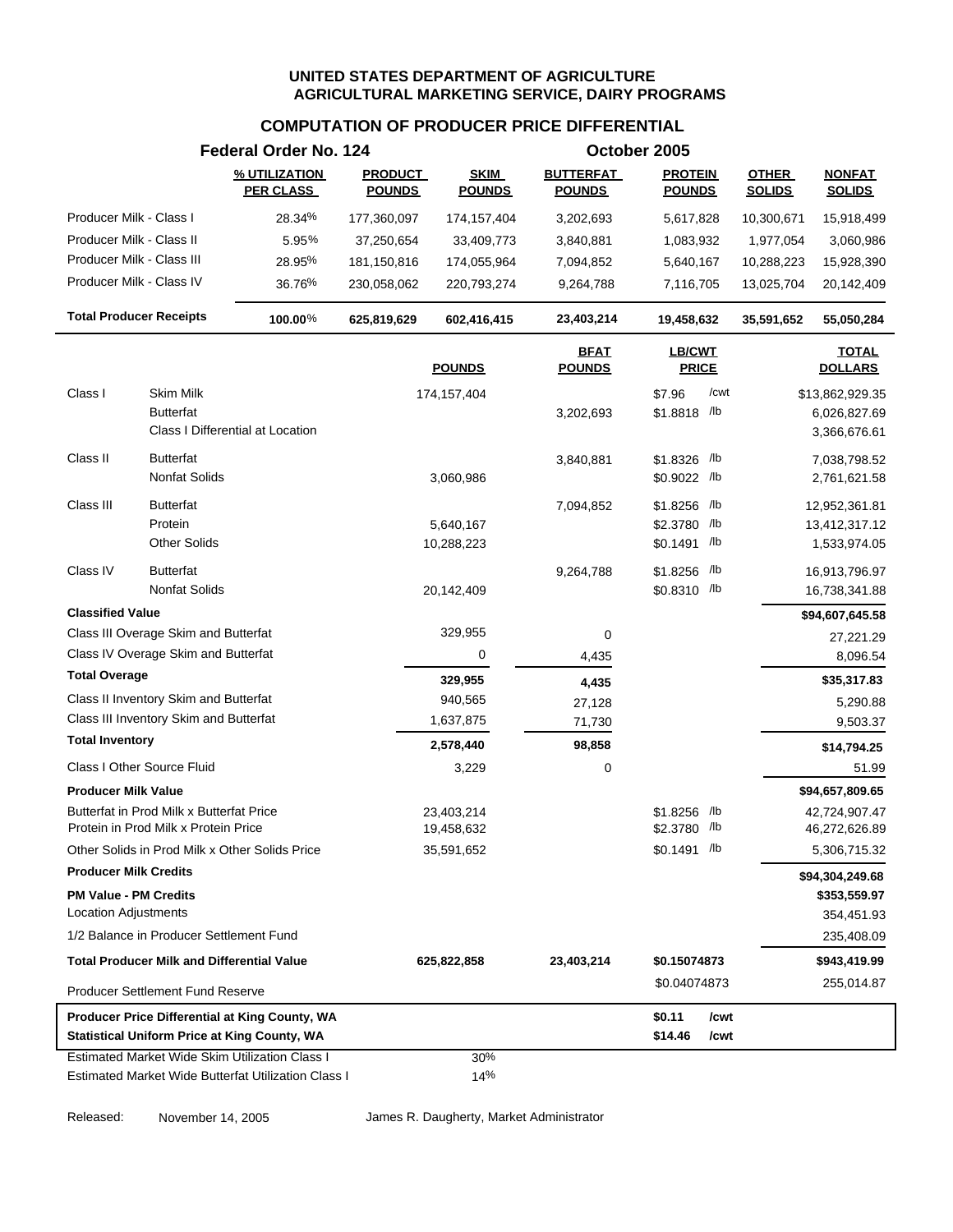## **COMPUTATION OF PRODUCER PRICE DIFFERENTIAL**

| % UTILIZATION<br><b>PRODUCT</b><br><b>SKIM</b><br><b>BUTTERFAT</b><br><b>PROTEIN</b><br><b>OTHER</b><br><b>NONFAT</b><br><b>PER CLASS</b><br><b>POUNDS</b><br><b>POUNDS</b><br><b>POUNDS</b><br><b>POUNDS</b><br><b>SOLIDS</b><br><b>SOLIDS</b><br>Producer Milk - Class I<br>30.69%<br>185,446,171<br>181,734,148<br>3,712,023<br>5,926,389<br>16,670,238<br>10,743,849<br>Producer Milk - Class II<br>6.61%<br>39,962,028<br>35,746,265<br>4,215,763<br>1,172,405<br>2,113,844<br>3,286,249<br>Producer Milk - Class III<br>28.36%<br>171,358,670<br>164,591,120<br>6,767,550<br>5,407,891<br>9,723,519<br>15,131,410<br>Producer Milk - Class IV<br>34.34%<br>207,478,393<br>199,084,001<br>8,394,392<br>6,521,046<br>11,739,059<br>18,260,105<br><b>Total Producer Receipts</b><br>100.00%<br>23,089,728<br>604,245,262<br>581,155,534<br>19,027,731<br>34,320,271<br><b>BFAT</b><br><b>LB/CWT</b><br><b>TOTAL</b><br><b>POUNDS</b><br><b>PRICE</b><br><b>DOLLARS</b><br><b>POUNDS</b><br>Class I<br>Skim Milk<br>/cwt<br>\$8.48<br>181,734,148<br>\$15,411,055.75<br><b>Butterfat</b><br>\$1.8226 /lb<br>3,712,023<br>Class I Differential at Location<br><b>Butterfat</b><br>Class II<br>\$1.6184 /lb<br>4,215,763<br>Nonfat Solids<br>\$0.9011 /lb<br>3,286,249<br>Class III<br><b>Butterfat</b><br>$$1.6114$ /lb<br>6,767,550<br>10,905,230.08<br>Protein<br>\$2.2724 /lb<br>5,407,891<br>12,288,891.51<br><b>Other Solids</b><br>\$0.1606 /lb<br>9,723,519<br>Class IV<br><b>Butterfat</b><br>\$1.6114 /lb<br>8,394,392<br>13,526,723.28<br><b>Nonfat Solids</b><br>\$0.8351 /lb<br>18,260,105<br>15,249,013.68<br><b>Classified Value</b><br>\$89,010,195.75<br>Class II Overage Skim and Butterfat<br>13,986<br>0<br>Class IV Overage Skim and Butterfat<br>269,990<br>37,150.44<br>10,455<br><b>Total Overage</b><br>283,976<br>10,455<br>Class II Inventory Skim and Butterfat<br>1,122,484<br>65,970<br>Class III Inventory Skim and Butterfat<br>1,360,793<br>51,471<br><b>Total Inventory</b><br>2,483,277<br>117,441<br>Class I Other Source Fluid<br>8,685<br>0<br><b>Producer Milk Value</b><br>\$89,038,005.65<br>Butterfat in Prod Milk x Butterfat Price<br>\$1.6114 /lb<br>23,089,728<br>37,206,787.73<br>\$2.2724 /lb<br>Protein in Prod Milk x Protein Price<br>19,027,731<br>43,238,615.93<br>$$0.1606$ /lb<br>Other Solids in Prod Milk x Other Solids Price<br>34,320,271<br><b>Producer Milk Credits</b><br>\$85,957,239.19<br><b>PM Value - PM Credits</b><br>\$3,080,766.46<br>Location Adjustments<br>1/2 Balance in Producer Settlement Fund<br><b>Total Producer Milk and Differential Value</b><br>\$0.60048088<br>604,253,947<br>23,089,728<br>\$3,628,429.40<br>\$0.04048088<br>Producer Settlement Fund Reserve<br>Producer Price Differential at King County, WA<br>\$0.56<br>/cwt<br><b>Statistical Uniform Price at King County, WA</b><br>\$13.91<br>/cwt<br><b>Estimated Market Wide Skim Utilization Class I</b><br>29% |  | Federal Order No. 124 |  | November 2005 |  |                              |
|---------------------------------------------------------------------------------------------------------------------------------------------------------------------------------------------------------------------------------------------------------------------------------------------------------------------------------------------------------------------------------------------------------------------------------------------------------------------------------------------------------------------------------------------------------------------------------------------------------------------------------------------------------------------------------------------------------------------------------------------------------------------------------------------------------------------------------------------------------------------------------------------------------------------------------------------------------------------------------------------------------------------------------------------------------------------------------------------------------------------------------------------------------------------------------------------------------------------------------------------------------------------------------------------------------------------------------------------------------------------------------------------------------------------------------------------------------------------------------------------------------------------------------------------------------------------------------------------------------------------------------------------------------------------------------------------------------------------------------------------------------------------------------------------------------------------------------------------------------------------------------------------------------------------------------------------------------------------------------------------------------------------------------------------------------------------------------------------------------------------------------------------------------------------------------------------------------------------------------------------------------------------------------------------------------------------------------------------------------------------------------------------------------------------------------------------------------------------------------------------------------------------------------------------------------------------------------------------------------------------------------------------------------------------------------------------------------------------------------------------------------------------------------------------------------------------------------------------------------------------------------------------------------------------------------------------------------------------|--|-----------------------|--|---------------|--|------------------------------|
|                                                                                                                                                                                                                                                                                                                                                                                                                                                                                                                                                                                                                                                                                                                                                                                                                                                                                                                                                                                                                                                                                                                                                                                                                                                                                                                                                                                                                                                                                                                                                                                                                                                                                                                                                                                                                                                                                                                                                                                                                                                                                                                                                                                                                                                                                                                                                                                                                                                                                                                                                                                                                                                                                                                                                                                                                                                                                                                                                                     |  |                       |  |               |  |                              |
|                                                                                                                                                                                                                                                                                                                                                                                                                                                                                                                                                                                                                                                                                                                                                                                                                                                                                                                                                                                                                                                                                                                                                                                                                                                                                                                                                                                                                                                                                                                                                                                                                                                                                                                                                                                                                                                                                                                                                                                                                                                                                                                                                                                                                                                                                                                                                                                                                                                                                                                                                                                                                                                                                                                                                                                                                                                                                                                                                                     |  |                       |  |               |  |                              |
|                                                                                                                                                                                                                                                                                                                                                                                                                                                                                                                                                                                                                                                                                                                                                                                                                                                                                                                                                                                                                                                                                                                                                                                                                                                                                                                                                                                                                                                                                                                                                                                                                                                                                                                                                                                                                                                                                                                                                                                                                                                                                                                                                                                                                                                                                                                                                                                                                                                                                                                                                                                                                                                                                                                                                                                                                                                                                                                                                                     |  |                       |  |               |  |                              |
|                                                                                                                                                                                                                                                                                                                                                                                                                                                                                                                                                                                                                                                                                                                                                                                                                                                                                                                                                                                                                                                                                                                                                                                                                                                                                                                                                                                                                                                                                                                                                                                                                                                                                                                                                                                                                                                                                                                                                                                                                                                                                                                                                                                                                                                                                                                                                                                                                                                                                                                                                                                                                                                                                                                                                                                                                                                                                                                                                                     |  |                       |  |               |  |                              |
|                                                                                                                                                                                                                                                                                                                                                                                                                                                                                                                                                                                                                                                                                                                                                                                                                                                                                                                                                                                                                                                                                                                                                                                                                                                                                                                                                                                                                                                                                                                                                                                                                                                                                                                                                                                                                                                                                                                                                                                                                                                                                                                                                                                                                                                                                                                                                                                                                                                                                                                                                                                                                                                                                                                                                                                                                                                                                                                                                                     |  |                       |  |               |  |                              |
|                                                                                                                                                                                                                                                                                                                                                                                                                                                                                                                                                                                                                                                                                                                                                                                                                                                                                                                                                                                                                                                                                                                                                                                                                                                                                                                                                                                                                                                                                                                                                                                                                                                                                                                                                                                                                                                                                                                                                                                                                                                                                                                                                                                                                                                                                                                                                                                                                                                                                                                                                                                                                                                                                                                                                                                                                                                                                                                                                                     |  |                       |  |               |  |                              |
|                                                                                                                                                                                                                                                                                                                                                                                                                                                                                                                                                                                                                                                                                                                                                                                                                                                                                                                                                                                                                                                                                                                                                                                                                                                                                                                                                                                                                                                                                                                                                                                                                                                                                                                                                                                                                                                                                                                                                                                                                                                                                                                                                                                                                                                                                                                                                                                                                                                                                                                                                                                                                                                                                                                                                                                                                                                                                                                                                                     |  |                       |  |               |  | 53,348,002                   |
|                                                                                                                                                                                                                                                                                                                                                                                                                                                                                                                                                                                                                                                                                                                                                                                                                                                                                                                                                                                                                                                                                                                                                                                                                                                                                                                                                                                                                                                                                                                                                                                                                                                                                                                                                                                                                                                                                                                                                                                                                                                                                                                                                                                                                                                                                                                                                                                                                                                                                                                                                                                                                                                                                                                                                                                                                                                                                                                                                                     |  |                       |  |               |  |                              |
|                                                                                                                                                                                                                                                                                                                                                                                                                                                                                                                                                                                                                                                                                                                                                                                                                                                                                                                                                                                                                                                                                                                                                                                                                                                                                                                                                                                                                                                                                                                                                                                                                                                                                                                                                                                                                                                                                                                                                                                                                                                                                                                                                                                                                                                                                                                                                                                                                                                                                                                                                                                                                                                                                                                                                                                                                                                                                                                                                                     |  |                       |  |               |  |                              |
|                                                                                                                                                                                                                                                                                                                                                                                                                                                                                                                                                                                                                                                                                                                                                                                                                                                                                                                                                                                                                                                                                                                                                                                                                                                                                                                                                                                                                                                                                                                                                                                                                                                                                                                                                                                                                                                                                                                                                                                                                                                                                                                                                                                                                                                                                                                                                                                                                                                                                                                                                                                                                                                                                                                                                                                                                                                                                                                                                                     |  |                       |  |               |  | 6,765,533.13<br>3,518,121.38 |
|                                                                                                                                                                                                                                                                                                                                                                                                                                                                                                                                                                                                                                                                                                                                                                                                                                                                                                                                                                                                                                                                                                                                                                                                                                                                                                                                                                                                                                                                                                                                                                                                                                                                                                                                                                                                                                                                                                                                                                                                                                                                                                                                                                                                                                                                                                                                                                                                                                                                                                                                                                                                                                                                                                                                                                                                                                                                                                                                                                     |  |                       |  |               |  | 6,822,790.84                 |
|                                                                                                                                                                                                                                                                                                                                                                                                                                                                                                                                                                                                                                                                                                                                                                                                                                                                                                                                                                                                                                                                                                                                                                                                                                                                                                                                                                                                                                                                                                                                                                                                                                                                                                                                                                                                                                                                                                                                                                                                                                                                                                                                                                                                                                                                                                                                                                                                                                                                                                                                                                                                                                                                                                                                                                                                                                                                                                                                                                     |  |                       |  |               |  | 2,961,238.97                 |
|                                                                                                                                                                                                                                                                                                                                                                                                                                                                                                                                                                                                                                                                                                                                                                                                                                                                                                                                                                                                                                                                                                                                                                                                                                                                                                                                                                                                                                                                                                                                                                                                                                                                                                                                                                                                                                                                                                                                                                                                                                                                                                                                                                                                                                                                                                                                                                                                                                                                                                                                                                                                                                                                                                                                                                                                                                                                                                                                                                     |  |                       |  |               |  |                              |
|                                                                                                                                                                                                                                                                                                                                                                                                                                                                                                                                                                                                                                                                                                                                                                                                                                                                                                                                                                                                                                                                                                                                                                                                                                                                                                                                                                                                                                                                                                                                                                                                                                                                                                                                                                                                                                                                                                                                                                                                                                                                                                                                                                                                                                                                                                                                                                                                                                                                                                                                                                                                                                                                                                                                                                                                                                                                                                                                                                     |  |                       |  |               |  |                              |
|                                                                                                                                                                                                                                                                                                                                                                                                                                                                                                                                                                                                                                                                                                                                                                                                                                                                                                                                                                                                                                                                                                                                                                                                                                                                                                                                                                                                                                                                                                                                                                                                                                                                                                                                                                                                                                                                                                                                                                                                                                                                                                                                                                                                                                                                                                                                                                                                                                                                                                                                                                                                                                                                                                                                                                                                                                                                                                                                                                     |  |                       |  |               |  | 1,561,597.13                 |
|                                                                                                                                                                                                                                                                                                                                                                                                                                                                                                                                                                                                                                                                                                                                                                                                                                                                                                                                                                                                                                                                                                                                                                                                                                                                                                                                                                                                                                                                                                                                                                                                                                                                                                                                                                                                                                                                                                                                                                                                                                                                                                                                                                                                                                                                                                                                                                                                                                                                                                                                                                                                                                                                                                                                                                                                                                                                                                                                                                     |  |                       |  |               |  |                              |
|                                                                                                                                                                                                                                                                                                                                                                                                                                                                                                                                                                                                                                                                                                                                                                                                                                                                                                                                                                                                                                                                                                                                                                                                                                                                                                                                                                                                                                                                                                                                                                                                                                                                                                                                                                                                                                                                                                                                                                                                                                                                                                                                                                                                                                                                                                                                                                                                                                                                                                                                                                                                                                                                                                                                                                                                                                                                                                                                                                     |  |                       |  |               |  |                              |
|                                                                                                                                                                                                                                                                                                                                                                                                                                                                                                                                                                                                                                                                                                                                                                                                                                                                                                                                                                                                                                                                                                                                                                                                                                                                                                                                                                                                                                                                                                                                                                                                                                                                                                                                                                                                                                                                                                                                                                                                                                                                                                                                                                                                                                                                                                                                                                                                                                                                                                                                                                                                                                                                                                                                                                                                                                                                                                                                                                     |  |                       |  |               |  |                              |
|                                                                                                                                                                                                                                                                                                                                                                                                                                                                                                                                                                                                                                                                                                                                                                                                                                                                                                                                                                                                                                                                                                                                                                                                                                                                                                                                                                                                                                                                                                                                                                                                                                                                                                                                                                                                                                                                                                                                                                                                                                                                                                                                                                                                                                                                                                                                                                                                                                                                                                                                                                                                                                                                                                                                                                                                                                                                                                                                                                     |  |                       |  |               |  | 1,134.26                     |
|                                                                                                                                                                                                                                                                                                                                                                                                                                                                                                                                                                                                                                                                                                                                                                                                                                                                                                                                                                                                                                                                                                                                                                                                                                                                                                                                                                                                                                                                                                                                                                                                                                                                                                                                                                                                                                                                                                                                                                                                                                                                                                                                                                                                                                                                                                                                                                                                                                                                                                                                                                                                                                                                                                                                                                                                                                                                                                                                                                     |  |                       |  |               |  |                              |
|                                                                                                                                                                                                                                                                                                                                                                                                                                                                                                                                                                                                                                                                                                                                                                                                                                                                                                                                                                                                                                                                                                                                                                                                                                                                                                                                                                                                                                                                                                                                                                                                                                                                                                                                                                                                                                                                                                                                                                                                                                                                                                                                                                                                                                                                                                                                                                                                                                                                                                                                                                                                                                                                                                                                                                                                                                                                                                                                                                     |  |                       |  |               |  | \$38,284.70                  |
|                                                                                                                                                                                                                                                                                                                                                                                                                                                                                                                                                                                                                                                                                                                                                                                                                                                                                                                                                                                                                                                                                                                                                                                                                                                                                                                                                                                                                                                                                                                                                                                                                                                                                                                                                                                                                                                                                                                                                                                                                                                                                                                                                                                                                                                                                                                                                                                                                                                                                                                                                                                                                                                                                                                                                                                                                                                                                                                                                                     |  |                       |  |               |  | (6, 597.33)                  |
|                                                                                                                                                                                                                                                                                                                                                                                                                                                                                                                                                                                                                                                                                                                                                                                                                                                                                                                                                                                                                                                                                                                                                                                                                                                                                                                                                                                                                                                                                                                                                                                                                                                                                                                                                                                                                                                                                                                                                                                                                                                                                                                                                                                                                                                                                                                                                                                                                                                                                                                                                                                                                                                                                                                                                                                                                                                                                                                                                                     |  |                       |  |               |  | (4,085.04)                   |
|                                                                                                                                                                                                                                                                                                                                                                                                                                                                                                                                                                                                                                                                                                                                                                                                                                                                                                                                                                                                                                                                                                                                                                                                                                                                                                                                                                                                                                                                                                                                                                                                                                                                                                                                                                                                                                                                                                                                                                                                                                                                                                                                                                                                                                                                                                                                                                                                                                                                                                                                                                                                                                                                                                                                                                                                                                                                                                                                                                     |  |                       |  |               |  | (\$10,682.37)                |
|                                                                                                                                                                                                                                                                                                                                                                                                                                                                                                                                                                                                                                                                                                                                                                                                                                                                                                                                                                                                                                                                                                                                                                                                                                                                                                                                                                                                                                                                                                                                                                                                                                                                                                                                                                                                                                                                                                                                                                                                                                                                                                                                                                                                                                                                                                                                                                                                                                                                                                                                                                                                                                                                                                                                                                                                                                                                                                                                                                     |  |                       |  |               |  | 207.57                       |
|                                                                                                                                                                                                                                                                                                                                                                                                                                                                                                                                                                                                                                                                                                                                                                                                                                                                                                                                                                                                                                                                                                                                                                                                                                                                                                                                                                                                                                                                                                                                                                                                                                                                                                                                                                                                                                                                                                                                                                                                                                                                                                                                                                                                                                                                                                                                                                                                                                                                                                                                                                                                                                                                                                                                                                                                                                                                                                                                                                     |  |                       |  |               |  |                              |
|                                                                                                                                                                                                                                                                                                                                                                                                                                                                                                                                                                                                                                                                                                                                                                                                                                                                                                                                                                                                                                                                                                                                                                                                                                                                                                                                                                                                                                                                                                                                                                                                                                                                                                                                                                                                                                                                                                                                                                                                                                                                                                                                                                                                                                                                                                                                                                                                                                                                                                                                                                                                                                                                                                                                                                                                                                                                                                                                                                     |  |                       |  |               |  |                              |
|                                                                                                                                                                                                                                                                                                                                                                                                                                                                                                                                                                                                                                                                                                                                                                                                                                                                                                                                                                                                                                                                                                                                                                                                                                                                                                                                                                                                                                                                                                                                                                                                                                                                                                                                                                                                                                                                                                                                                                                                                                                                                                                                                                                                                                                                                                                                                                                                                                                                                                                                                                                                                                                                                                                                                                                                                                                                                                                                                                     |  |                       |  |               |  | 5,511,835.53                 |
|                                                                                                                                                                                                                                                                                                                                                                                                                                                                                                                                                                                                                                                                                                                                                                                                                                                                                                                                                                                                                                                                                                                                                                                                                                                                                                                                                                                                                                                                                                                                                                                                                                                                                                                                                                                                                                                                                                                                                                                                                                                                                                                                                                                                                                                                                                                                                                                                                                                                                                                                                                                                                                                                                                                                                                                                                                                                                                                                                                     |  |                       |  |               |  |                              |
|                                                                                                                                                                                                                                                                                                                                                                                                                                                                                                                                                                                                                                                                                                                                                                                                                                                                                                                                                                                                                                                                                                                                                                                                                                                                                                                                                                                                                                                                                                                                                                                                                                                                                                                                                                                                                                                                                                                                                                                                                                                                                                                                                                                                                                                                                                                                                                                                                                                                                                                                                                                                                                                                                                                                                                                                                                                                                                                                                                     |  |                       |  |               |  |                              |
|                                                                                                                                                                                                                                                                                                                                                                                                                                                                                                                                                                                                                                                                                                                                                                                                                                                                                                                                                                                                                                                                                                                                                                                                                                                                                                                                                                                                                                                                                                                                                                                                                                                                                                                                                                                                                                                                                                                                                                                                                                                                                                                                                                                                                                                                                                                                                                                                                                                                                                                                                                                                                                                                                                                                                                                                                                                                                                                                                                     |  |                       |  |               |  | 384,508.43                   |
|                                                                                                                                                                                                                                                                                                                                                                                                                                                                                                                                                                                                                                                                                                                                                                                                                                                                                                                                                                                                                                                                                                                                                                                                                                                                                                                                                                                                                                                                                                                                                                                                                                                                                                                                                                                                                                                                                                                                                                                                                                                                                                                                                                                                                                                                                                                                                                                                                                                                                                                                                                                                                                                                                                                                                                                                                                                                                                                                                                     |  |                       |  |               |  | 163,154.51                   |
|                                                                                                                                                                                                                                                                                                                                                                                                                                                                                                                                                                                                                                                                                                                                                                                                                                                                                                                                                                                                                                                                                                                                                                                                                                                                                                                                                                                                                                                                                                                                                                                                                                                                                                                                                                                                                                                                                                                                                                                                                                                                                                                                                                                                                                                                                                                                                                                                                                                                                                                                                                                                                                                                                                                                                                                                                                                                                                                                                                     |  |                       |  |               |  |                              |
|                                                                                                                                                                                                                                                                                                                                                                                                                                                                                                                                                                                                                                                                                                                                                                                                                                                                                                                                                                                                                                                                                                                                                                                                                                                                                                                                                                                                                                                                                                                                                                                                                                                                                                                                                                                                                                                                                                                                                                                                                                                                                                                                                                                                                                                                                                                                                                                                                                                                                                                                                                                                                                                                                                                                                                                                                                                                                                                                                                     |  |                       |  |               |  | 244,607.32                   |
|                                                                                                                                                                                                                                                                                                                                                                                                                                                                                                                                                                                                                                                                                                                                                                                                                                                                                                                                                                                                                                                                                                                                                                                                                                                                                                                                                                                                                                                                                                                                                                                                                                                                                                                                                                                                                                                                                                                                                                                                                                                                                                                                                                                                                                                                                                                                                                                                                                                                                                                                                                                                                                                                                                                                                                                                                                                                                                                                                                     |  |                       |  |               |  |                              |
|                                                                                                                                                                                                                                                                                                                                                                                                                                                                                                                                                                                                                                                                                                                                                                                                                                                                                                                                                                                                                                                                                                                                                                                                                                                                                                                                                                                                                                                                                                                                                                                                                                                                                                                                                                                                                                                                                                                                                                                                                                                                                                                                                                                                                                                                                                                                                                                                                                                                                                                                                                                                                                                                                                                                                                                                                                                                                                                                                                     |  |                       |  |               |  |                              |
| Estimated Market Wide Butterfat Utilization Class I<br>14%                                                                                                                                                                                                                                                                                                                                                                                                                                                                                                                                                                                                                                                                                                                                                                                                                                                                                                                                                                                                                                                                                                                                                                                                                                                                                                                                                                                                                                                                                                                                                                                                                                                                                                                                                                                                                                                                                                                                                                                                                                                                                                                                                                                                                                                                                                                                                                                                                                                                                                                                                                                                                                                                                                                                                                                                                                                                                                          |  |                       |  |               |  |                              |

Released: December 14, 2005 James R. Daugherty, Market Administrator